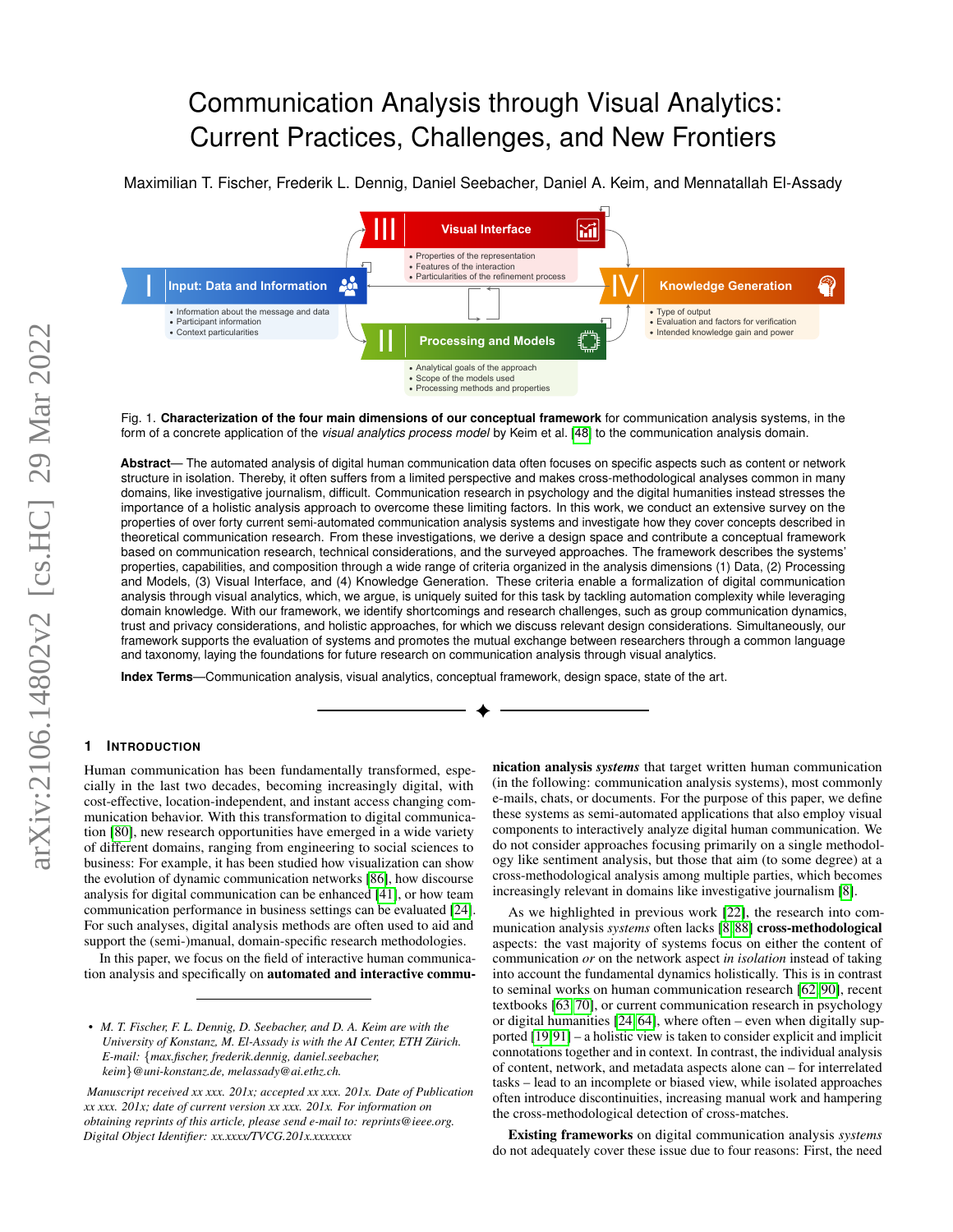for such a revised formalization has been recognized [\[87\]](#page-10-9) in communication sciences. So far the opportunities, challenges, and pitfalls have primarily been described from an application domain-oriented per-spective [\[19,](#page-9-4)91] in the social sciences, while a systematic description is missing, only available for social-media-based approaches [\[19,](#page-9-4) [91\]](#page-10-8). Ethical considerations [\[21\]](#page-9-5) so far play only a small role in the system design. Second, recent efforts have begun to map digital communication systems as a whole [\[23\]](#page-9-6), with a focus on content, infrastructure, and policy aspects, but leaving out the technical considerations, like methods, interfaces, and interaction concepts. Third, the same is true for the classical communication analysis research [\[62,](#page-10-3) [70,](#page-10-6) [90\]](#page-10-4), which lacks technical considerations and is primed for analog but not digital communication. For example, facial expressions and gestures are not retained. Fourth, digital communication has also transformed the way we communicate and the modalities we use [\[67\]](#page-10-10), like shorter messages or emoji reactions, requiring an updated framework.

In this work, we want to bridge the gap between communication research and modern communication analysis system development. As evident in a few academic works [\[22,](#page-9-3) [35,](#page-9-7) [50,](#page-9-8) [92\]](#page-10-11) and recent commercial systems [\[15,](#page-9-9) [66,](#page-10-12) [68\]](#page-10-13), visualization and interactive user steering is a promising way  $[12, 32, 40, 48, 75, 91, 93]$  $[12, 32, 40, 48, 75, 91, 93]$  $[12, 32, 40, 48, 75, 91, 93]$  $[12, 32, 40, 48, 75, 91, 93]$  $[12, 32, 40, 48, 75, 91, 93]$  $[12, 32, 40, 48, 75, 91, 93]$  $[12, 32, 40, 48, 75, 91, 93]$  to begin to tackle the gap between different analysis modalities. Lack of a common description from both a technical perspective and psychological communication research has made the systematic exploration of the field difficult. This also prevented a broader analysis of how visual analytics principles are – and could be – employed in communication analysis, how such systems can be categorized, and what a relevant taxonomy would look like, hindering comparison between approaches. The main objective of this work is to explore these systems from a primarily capabilityoriented perspective, in terms of communication research, technical state of the art, and human factors. While we consider and point out these human factors and ethical considerations as much as possible within this framing, we also refer to our accompanying paper [\[21\]](#page-9-5) on ethical awareness and human factors in communication analysis. We refer to this work several times over the following sections for a more detailed background and a broader, in-depth discussion.

As part of this work, we survey state-of-the-art approaches and investigate concepts in communication research to derive a design space on communication research, making the following contributions:

- The creation of a **conceptual framework** (see Figure [3\)](#page-3-0) of communication analysis systems, based on communication research, technical considerations, and a systematic review.
- A state-of-the-art survey and comparison of existing approaches, assessing their maturity and coverage (see Table [2](#page-5-0) and the interactive browser at [https://communication-analysis.dbvis.de\)](https://communication-analysis.dbvis.de)
- A discussion on the open challenges and implications for future research opportunities on communication analysis systems.

With this contribution, we identify research challenges and aid the comparison of approaches while creating a taxonomy for future research on communication analysis through visual analytics.

# <span id="page-1-0"></span>**2 BACKGROUND**

Communication analysis can use a variety of different techniques to analyze communication behavior. The complexity and ambiguity of the exchanges and modalities [\[47\]](#page-9-12) make automation difficult. As such and due to the privacy and ethical considerations, communication analysis is well suited  $[21]$  for **visual analytics**  $[48]$ , which describes the concept of combining computational data analysis with interactive human sensemaking for knowledge generation. This has been formalized [\[75\]](#page-10-14) as a knowledge generation process with feedback loops for the steps' exploration, verification, and knowledge generation.

The origins of **communication research** can be traced backed to ancient times, with the study of rhetoric and oratory as well as persuasion in Ancient Greece and Rome. However, as we described in previous work [\[22\]](#page-9-3), the formal study of communication as a process did not really start until the early 20th-century through researchers like Simmel, Cooley, Lippmann or Moreno, to be later extended by Bevelas [\[5\]](#page-8-2)

and Leavitt [\[5\]](#page-8-2) for groups as well as Shannon [\[82\]](#page-10-16) and Savage and Deutsch [\[78\]](#page-10-17) for computer-aided modeling. From the 1960s onward, the seminal works of McLuhan [\[62\]](#page-10-3), Watzlawick et al. [\[90\]](#page-10-4), and von Thun [\[79\]](#page-10-18) established the field, which was later extended by Roger [\[73\]](#page-10-19), now encompassing a wide range of different techniques [\[63,](#page-10-5) [70\]](#page-10-6), from natural language processing over social network analysis to metadata exploration. They all share a strong focus on the human factors and communication context, in the form of channels (Watzlawick et al.) or the medium (McLuhan), forming an essential aspect of the analysis: Be it phrasing or omissions in the face of power relations, narrow- or broadcasting to target audiences, subtle implicit messages between the lines, expectations of confidentiality (and correlating frankness), or effort in crafting the messages.

With the advent of digital processing and computational power came the shift from laboursome manual analysis [\[31\]](#page-9-13) first to digitally supported [\[58\]](#page-10-20) and later to highly automated analysis. However, it is noticeable [\[22\]](#page-9-3), while not completely surprising, that the completeness of the analysis developed in the opposite direction of automation level, with solutions being ever more specialized and focusing on just specific aspects the more they are automated. For example, modern systems allow us to analyze communication behavior and social ties using centrality measures [\[60\]](#page-10-21) or describe complete artificial networks in social sciences [\[6\]](#page-8-3). Specialized toolkits have been developed to analyze such network structures, like Pajek [\[4\]](#page-8-4) or Gephi [\[3\]](#page-8-5). All these approaches primarily focus on the network aspects, omitting most of the meta-data and especially the content. Other approaches instead focus only on it, like keyword-based searches [\[94\]](#page-10-22) to filter communication for certain content or aiming to improve the understanding of communications meaning' through sentiment analysis [\[69\]](#page-10-23) or topic modeling [\[72\]](#page-10-24).

From a visual perspective, several approaches primarily follow a node-link-diagram-based approach, like Gephi [\[3\]](#page-8-5), and many commercial solutions like IBM's i2 Analyst's Notebook [\[45\]](#page-9-14), Pajek [\[4\]](#page-8-4), Palantir Gotham [\[68\]](#page-10-13), DataWalk [\[15\]](#page-9-9), and Nuix Discover and Nuix Investigate [\[66\]](#page-10-12). Another class of approaches uses matrix-based approaches to analyze the communication relations, for example, MatrixExplorer [\[38\]](#page-9-15) or NodeTrix [\[39\]](#page-9-16). Another set of approaches uses timeline designs like CloudLines [\[51\]](#page-9-17), while others like Fu et al. [\[29\]](#page-9-18) modify graph presentations through multiple planes. For a detailed discussion, we refer to our previous work [\[22\]](#page-9-3), where we discuss and develop the visual analytics research landscape for holistic systems.

## <span id="page-1-1"></span>**3 METHODOLOGY**

In the following, we aim towards tackling the central question of a **com**mon description of communication analysis: *How can the different approaches in communication analysis systems be described within a common, conceptual framework to allow their mutual comparison?*

Framework Basis — We propose to base such a framework on three areas of consideration: (1) The existing research landscape of interactive communication analysis systems provides a foundation for the classification of approaches based on measures such as analytical goals, visualization and interaction methods, or the power of the knowledge generation process. (2) Communication research offers decades of research on the particularities of (often non-technical) communication analysis. For this work, we consider concepts from seminal and more recent summary works [\[12,](#page-8-1) [62–](#page-10-3)[64,](#page-10-7) [70,](#page-10-6) [79,](#page-10-18) [82,](#page-10-16) [90\]](#page-10-4), described in Section [2.](#page-1-0) Additionally, we study relevant theoretical (non-system) works in computer science, like a survey on text visualization [\[52\]](#page-9-19), group discourse and role analysis [\[26,](#page-9-20) [43,](#page-9-21) [44,](#page-9-22) [56\]](#page-10-25), as well as works dealing with semi-manual approaches and user studies, including the human factors (e.g., [\[8,](#page-8-0) [13,](#page-8-6) [21,](#page-9-5) [25,](#page-9-23) [30,](#page-9-24) [46,](#page-9-25) [61,](#page-10-26) [74\]](#page-10-27)). However, many of these works miss the transfer from a theoretically analyzed concept to an actual system implementation. (3) Technical considerations of the approaches, taking into account design properties such as analyzable data types, data representation, and flow, or limitations like scalability from a technical standpoint. We discuss the findings from considerations (2) and (3) later in Section [4,](#page-2-0) while (1) requires a broad review:

Existing Research Landscape – Seed Papers — To analyze the state of the art and contribute one angle of classification criteria, we start with a keyword-based seed literature survey. As we aim to inform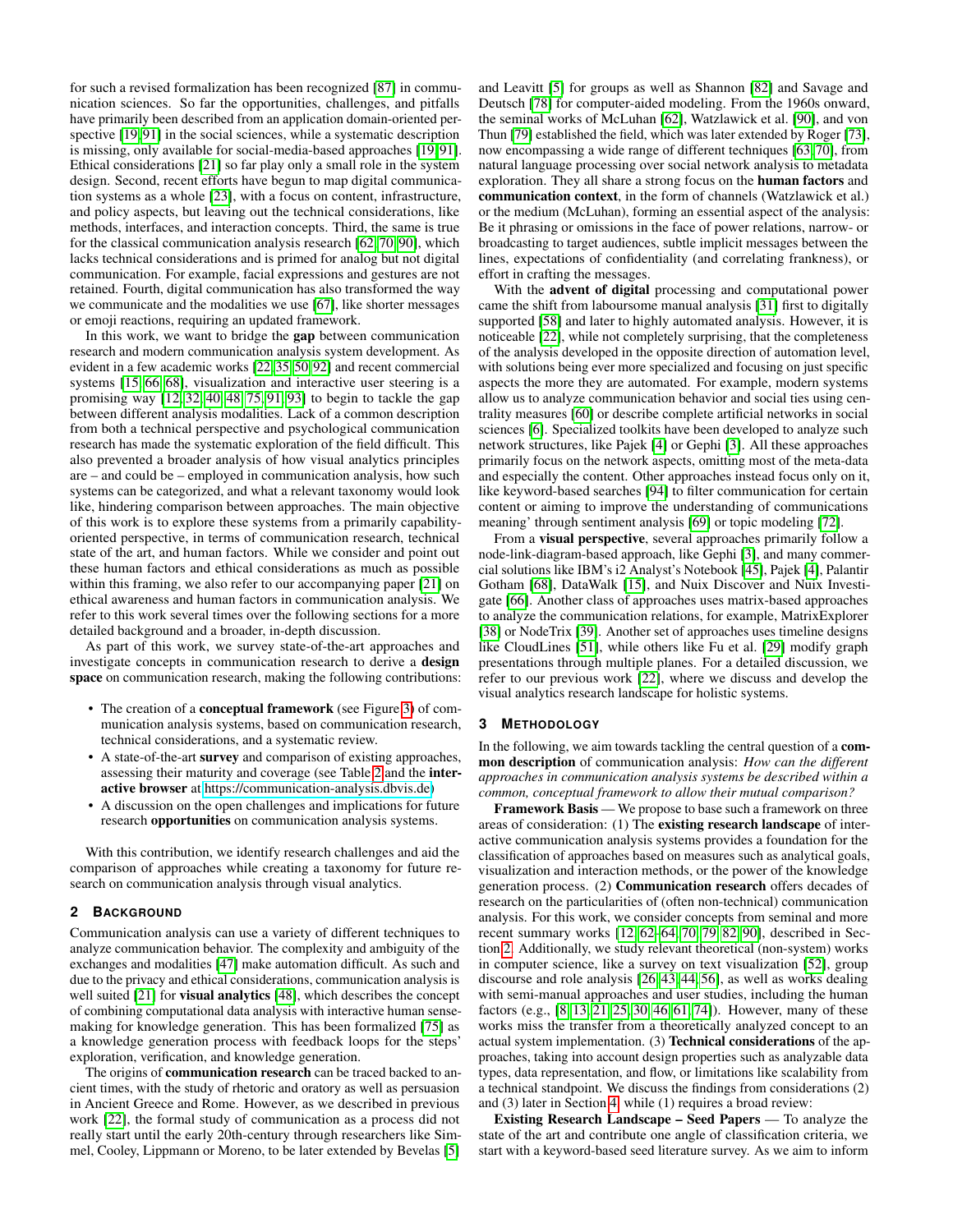<span id="page-2-1"></span>

Fig. 2. **The paper collection and coding process.** It consists of four main steps: (1) Automated filtering, (2) manual filtering, (3) manual coding, and (4) manual validation.

about the most common ideas in *visual analysis* applications, we restrict the search to the following high-quality journals and conferences:

- IEEE Trans. of Vis. and Comp. Graph. (TVCG and IEEE VIS)
- Computer Graphics Forum (EuroVis and EuroVA)
- Proc. of the CHI Conference on Human Factors in Comp. Sys.

We discard technically obsolete approaches (older than 2006, i.e., 15 years), and intentionally neglect niche techniques [\[29,](#page-9-18) [96\]](#page-10-28) that have not made in common visualization research canon or published in other journals like Digital Investigation [\[35\]](#page-9-7)). The high number of initial approaches, and the high discard rate for CHI is due to the abundant use of the phrase *communication* when referring to user actions.

Selection Methodology — For the actual paper selection methodology, we follow a four-step approach (see also Figure [2](#page-2-1) and Table [1\)](#page-2-2). First, we conducted a keyword-based seed search for the words *communication* and *analysis* on the titles, abstract, index terms, and contents of publications in each of the venues described above. Secondly, we went through all these papers' titles and abstracts manually, discarding those which clearly are not concerned with communication analysis systems, reducing the selection significantly. In this step, we included approaches suggested by the domain experts. Third, we manually looked at the remaining papers and decided if they indeed describe a communication analysis system. In the final step, we validated the results by checking borderline cases, consequently removing seven papers. Or final collection includes 41 approaches.

Domain Expert Consultation — To broaden the perspective, we consulted with eight domain experts about approaches used in practice. The experts belong to the field of law enforcement, working for various European law enforcement agencies, and each has extensive experience with digital investigations, including communication analysis, working in the field from ten to over 30 years. They contributed a collection of six actual systems [\[3,](#page-8-5) [4,](#page-8-4) [15,](#page-9-9) [45,](#page-9-14) [66,](#page-10-12) [68\]](#page-10-13) applied in the field (including commercial). Those approaches were included in the Selection Methodology from Step 2 onward and were not simultaneously discovered during the seed paper selection. However, some approaches [\[3,](#page-8-5) [45\]](#page-9-14) can be considered to be universally known in the community. Further, the domain experts contributed insights on their needs and perceived challenges: They consider it unlikely an autonomous system can completely replace an experienced-saturated investigator with years of domain-specific knowledge [\[21\]](#page-9-5) except in the narrowest or specialized of tasks. As soon as incomplete information is involved (virtually ever) and decisions under uncertainty have to be taken, the analysts often follow their hunches, exploring different options, but having difficulty in articulating their reasoning [\[22\]](#page-9-3). They explore related and connected information, which they consider important for contextual information [\[22\]](#page-9-3). As such, they are used to and strongly prefer - visually-interactive tools for investigations, as it supports their understanding through rapid-feedback mechanisms [\[22\]](#page-9-3), increasing their trust [\[21\]](#page-9-5). Nevertheless, many experts are open to new developments and consider systems their companions, supporting them without patronizing or limiting them [\[21\]](#page-9-5), relieving them of labor-some manual work. However, they have to be developed with analysts in mind [\[21\]](#page-9-5), otherwise potentially overwhelming them or missing key functionality like the inclusion of analog domain knowledge [\[20\]](#page-9-26). Black box AI models are received critically except for hints, as the domain experts are often no AI experts, lacking opacity and making it difficult to prove provenance and a chain-of-reasoning that fulfills moral or legal obligations [\[21\]](#page-9-5). Developing systems fulfilling these requirements while leveraging reliable XAI methods are the key challenges.

<span id="page-2-2"></span>Table 1. Publications per venue and paper count for collection step.

| Venue                     | #Coll | #Filtered #Coded |    | #Final |
|---------------------------|-------|------------------|----|--------|
| <b>IEEE TVCG</b>          | 790   | 35               | 27 | 23     |
| Computer Graphics Forum   | 495   | 17               | 11 | 8      |
| <b>CHI</b> Proceedings    | 4789  | 49               | 10 |        |
| <b>Commercial Systems</b> |       |                  |    |        |
| Total                     | 6074  | 107              | 54 |        |

#### <span id="page-2-0"></span>**4 CONCEPTUAL FRAMEWORK**

In the following section, we aim to construct a framework that encompasses discerning aspects of communication analysis systems. As with any taxonomy, the framework is *one* possible version of a taxonomy, developed in several iterations. We justify our considerations overall and for each property, referencing relevant work when applicable. As a note of caution, we stress that many properties we present in the following are themselves multifaceted, and our choices and considerations can benefit from a critical discussion within the community. For the complete conceptual framework, see Figure [3.](#page-3-0) For the full classification of the surveyed approaches from above, consult Table [2.](#page-5-0)

Main Considerations — When designing a conceptual framework, the structuring methodology is of central importance. One standard methodology is to use a task-based grouping [\[12,](#page-8-1) [20\]](#page-9-26). However, sometimes very different methods are employed for the same task: for example, for discovering key persons in a communication network, SNA-based [\[32\]](#page-9-10) approaches using centrality measures and node-link visualizations are equally applicable as geometric deep learning models [\[20\]](#page-9-26) interactively visualized using a matrix-based method. However, both methods have very different side effects, visualization, and interaction techniques and make very different assumptions and requirements on the data. Instead, we follow the second large methodology and use a property, representation, and methods-based taxonomy [\[52\]](#page-9-19).

As our primary goal is to design a conceptual framework of communication analysis through *visual analytics*, we motivate the main areas by Keim et al.'s established process model [\[48\]](#page-9-0), but develop each area specifically for communication analysis using considerations from communication research and our survey. We slightly modify Keim et al.'s terminology, proposing four main dimensions, characterized further in Figure [1](#page-0-0) and the following sections: (I) Input: Data and Information [\(4.1\)](#page-2-3) encompasses the (inferred) content and context with respect to communication research, (II) Processing and Models [\(4.2\)](#page-4-0) discusses the analytical goals and scopes of the systems, (III) Visual Interface [\(4.3\)](#page-4-1) presents visual and interaction techniques employed, and (IV) Knowledge Generation [\(4.4\)](#page-6-0) discusses the information flow.

#### <span id="page-2-3"></span>**4.1 Input: Data and Information**

This category focuses on information, context, and environment of the communication, in particular theoretical aspects and data properties, with the structuring partly based on classical communication research [\[12,](#page-8-1) [62](#page-10-3)[–64,](#page-10-7) [70,](#page-10-6) [79,](#page-10-18) [82,](#page-10-16) [90\]](#page-10-4). Therefore, we are discussing the content and meaning, context, and relationship aspects of communication extensively. Building on established frameworks [\[79,](#page-10-18) [82,](#page-10-16) [90\]](#page-10-4), we propose to focus on three closely-interrelated areas: the information as *message*, the *communication participants*, and the *environment* (or context).

#### 4.1.1 Message

The *message* [\[79\]](#page-10-18) (also central channel [\[82\]](#page-10-16) or content [\[90\]](#page-10-4)) refers to the entailed information. From a system's perspective the distinction by *data type* is obvious, while the information can be considered from its actually transported content (*coding* [\[90\]](#page-10-4)) and its orthogonal interpretation (*expression* levels [\[79\]](#page-10-18)):

Data Type — The data type refers to the content type from a technical point of view. When looking at data classification in information visualization [\[11\]](#page-8-7), we can identify several data types which are relevant for communication analysis: *text*, *audio*, *image*, *video*, and meta-data,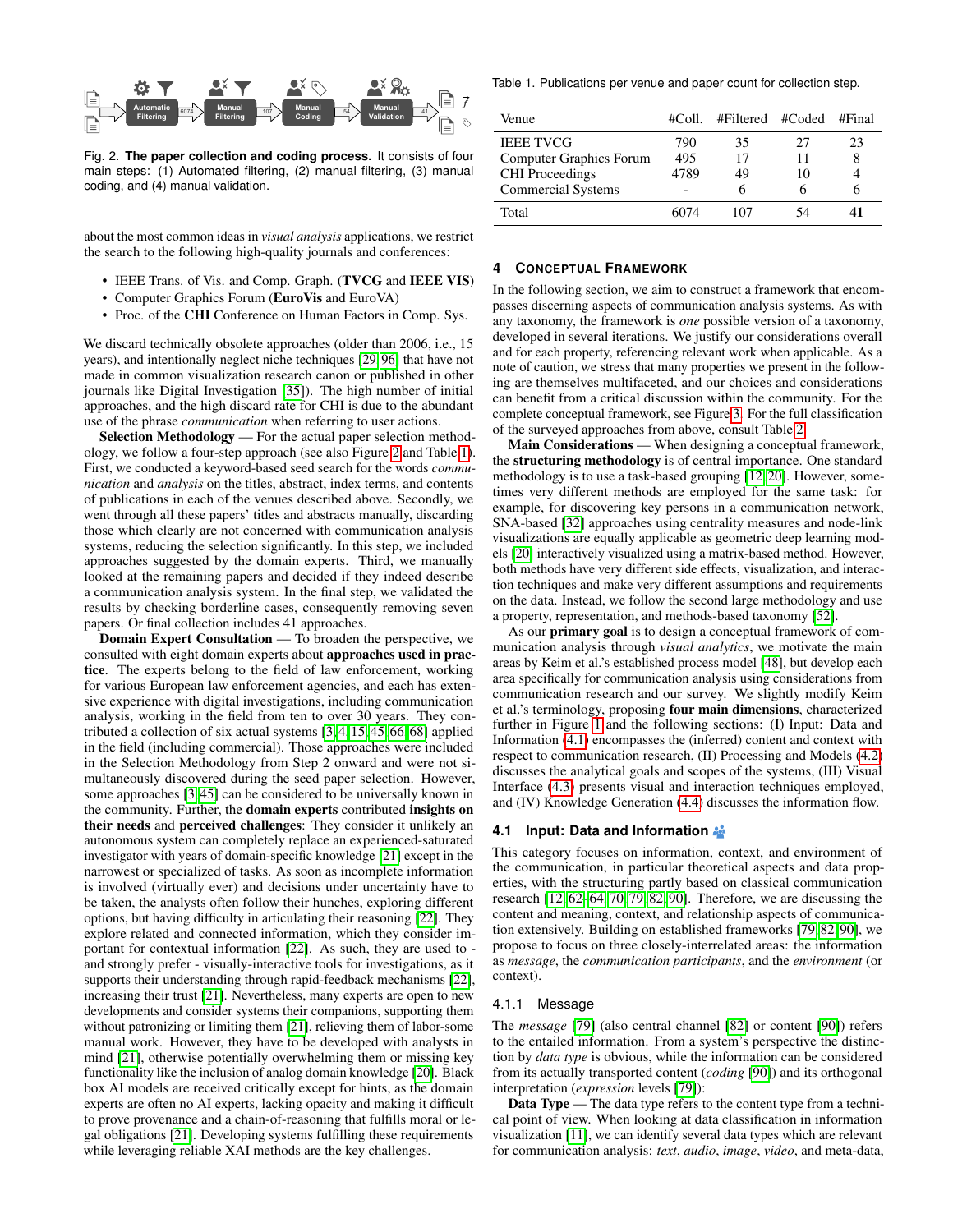<span id="page-3-0"></span>

Fig. 3. **Conceptual framework of communication analysis systems.** It consists of the four main dimensions *Input: Data and Information*, *Processing and Models*, *Visual Interface*, and *Knowledge Generation*, described in more detail in Section [3](#page-3-0) and also in Figure [1.](#page-0-0) Each category contains several properties and sub-properties, which allow for systematical analysis of such systems. Note that the graphic highlights some of the most relevant aspects for individual properties, which can be used for a simplified comparison. However, the properties themselves are multifaceted and, for a detailed analysis, should be discussed more nuanced and in more detail than indicated by these examples.

related to *network* as well as *time-series*. Based on the usage in current approaches (see Section [3\)](#page-1-1), the two most relevant ones are text data (e.g., extracting topics from text [\[14\]](#page-9-27)) and relation network (structure) data (e.g., social graphs between communication participants [\[3\]](#page-8-5)). However, communication can also happen via audio (e.g., telephone or VoIP) or via video chats, comprising audio and moving images, i.e., video data. While our framework focuses primarily on this written (i.e., text) communication, we include these types for completeness. Therefore, it would be possible to include the detection of facial expressions using deep learning [\[65\]](#page-10-29) to analyze the analogical code and set it into context (see below). Meta-data in the form of time-series data (e.g., [\[51\]](#page-9-17), extracting event order and relevance) is often relevant for the communication *context*, for example regarding regularity and duration.

Coding — The transported meaning is a core aspect of the communication, which splits into spelled out (*coding*) and inferred (*expression*) meaning. Based on Watzlawick et al. [\[90\]](#page-10-4), the spelled out communication content [\[62\]](#page-10-3) can be regarded as coding, either in *digital* or *analogical* (sic!) form. The digital code roughly refers to the actual meaning of the transmitted information in a symbolic system (e.g., the writing "the sky is blue"), while the analogical code refers to how something is communicated, including cues (e.g., biosignals, like winking, or emoticons). Analogical analysis is rare (e.g., message sentiment [\[16,](#page-9-28) [42\]](#page-9-29)), partly due to the information loss in digital transmissions.

Expression — Similar, but orthogonal to it is the *expression*, which describes the intended or inferred information extracted from the content. It can be *explicit* factual information (the fact that the sky is blue) or information *implicitly* contained and must be inferred, for example, from the semantics (or character [\[62\]](#page-10-3) of the message). For example, the sky is blue - "let's go hiking now". Code and expression together allow to classify systems by their capability to leverage both digital (e.g., actual content information) and also analogical codes (e.g., inferred as sentiment analysis) while judging support for explicit (e.g., keyword-based search like [\[45\]](#page-9-14)) and also implicit (e.g., named entity recognition like [\[17\]](#page-9-30)) content. Most approaches consider the explicit

level, and several, especially text-based ones, also the implicit level.

# 4.1.2 Communication Participants

Of central importance are the participants in a communication. The *scale* of the communication is determined by its audience. In correlation with the *Context*, this determines different modes like narrow-casting (few, restricted participants), broad-casting (large audience), or targeting (specific participants), in turn influencing (or being influenced by the communication *medium*). In communication research [\[62,](#page-10-3) [90\]](#page-10-4) these aspects are usually considered as part of the context (see below).

Parties — The involved types of the parties can be a single other participant (with oneself as a special case) or different forms of groups (homogeneous groups or heterogeneous groups with subgroups) and differ between the sender and receiver sides. Therefore, we propose to structure the approaches based on their support to analyze the communication between a source and a target in a 3x3 matrix (individual, group, nested groups), e.g., individual to individual is encoded as (e.g., no group support whatsoever [\[10\]](#page-8-8)). Counterintuitively, the matrix might not always be symmetric.

**Properties** — The properties of these participant(s) can be manifold. One possible classification can describe them along their *capabilities* and their *experience* (knowledge of context).

Power Relationship — The (power) relations between the parties have a strong influence, with differences in *push* and *pull*. A possible classification [\[90\]](#page-10-4) distinguishes between *symmetrical* (equal grounds) or *complementary* (dependence) relations. However, clearly, the relations can be described in more detail. The relationship is rarely taken into account explicitly in existing research (e.g., [\[9\]](#page-8-9) analyses the changing relations inside a group during information diffusion).

# 4.1.3 Context

The context of communication is essential [\[62,](#page-10-3) [82,](#page-10-16) [90\]](#page-10-4), because it strongly affects the implicit interpretation among participants. We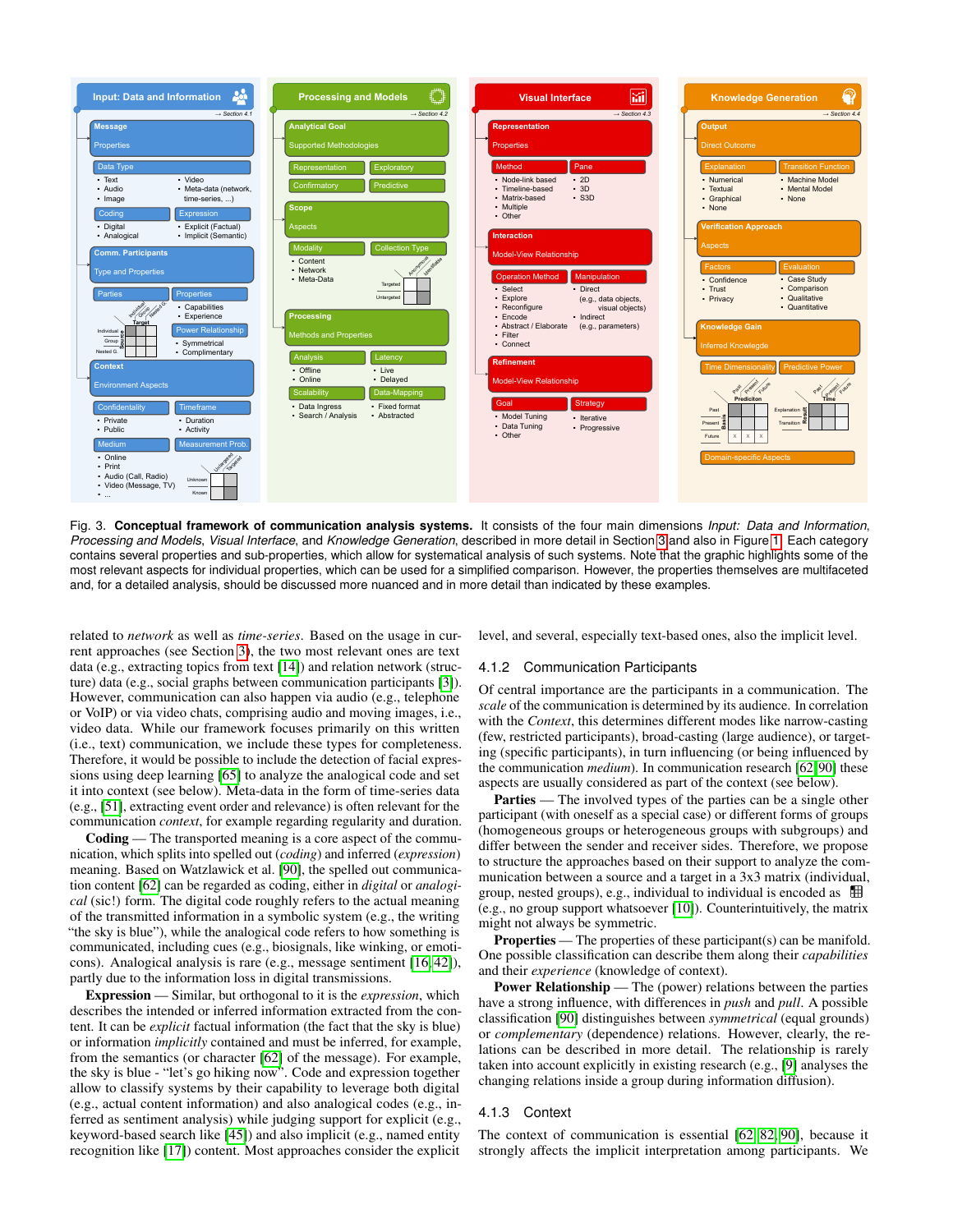focus on the context of the external environment (*confidentiality*, *measurement*, and *medium*), and of the message (*timeframe*).

Confidentiality — The confidentiality of the communication channel can strongly influence the communication coding, for example through aversion or code-words (see also *factors* in Section [4.4](#page-6-0) and our work [\[21\]](#page-9-5) on human factors).

Measurement Problem — Closely related is the measurement problem, where the analysis interferes and influences the communication coding and expression simply due to its (possible) presence. The communication is affected by the participants' awareness of the implications, so they might adapt their behavior, use coded language, are less honest, implicit, or communicate not at all [\[21\]](#page-9-5). This also concerns trust and reliability, both for the parties as well as the analysts [\[13,](#page-8-6) [21\]](#page-9-5). We categorize this aspect into a quadrant, between (expected) knowledge about the analysis, which can be either known or unknown to be true. Note that the inverse, known to be false, is only achievable with a specific degree of certainty. This effect also depends on the targeting: If it is known that all e-mails in the world are collected and analyzed (untargeted), they might have less influence than knowing that their emails are monitored for sure (targeted), as this can influence the degree of scrutiny and sophistication of the analysis employed. For example, diplomatic cables are often very frank, mainly because they are not expected to be leaked (assume untargeted, identifiable), while public policy discussions are much more considerate (targeted, identifiable).

Timeframe — The timeframe when communication is occurring is highly relevant (e.g., for event correlation [\[85\]](#page-10-30)). It can be described from the perspective of its duration and the activity during it [\[81\]](#page-10-31).

Medium — The communication medium [\[62,](#page-10-3) [79\]](#page-10-18) is partly covered (or mutually induced) by the participants and also the message type, coding, expression, and other contextual factors. Nevertheless, it deserves its own spot, in particular, due to media-typical characteristics and its relevance in research [\[62\]](#page-10-3).

### <span id="page-4-0"></span>**4.2 Processing and Models**

After defining the data and information available, we study the particularities of processing and model creation from this information. We consider a technical perspective in visual data analysis, following the Golden Circle model by Simon Sinek [\[83\]](#page-10-32) to answer the why? (*Analytical Goal*), the what? (*Model Scope*), and the how? (*Processing*).

#### 4.2.1 Analytical Goal

We start with why [\[83\]](#page-10-32), categorizing them by the aim of the analysis, which determines the analytical tasks to achieve it. We align our classification by the standard definition of analytical tasks in visual analytics [\[77\]](#page-10-33). This includes the category *representation* for a fixed analysis task (present existing data), *confirmatory* analysis for a directed search (to validate a hypothesis about the data), and *exploratory* analysis for an undirected search (find interesting anomalies in the data). Another goal in communication analysis involves *predictive* analysis (e.g., to analyze the future diffusion of information [\[92\]](#page-10-11)), to draw conclusions from the data, which could also be regarded as overarching all methodologies and is related to the knowledge extracted (see Section [4.4\)](#page-6-0).

#### 4.2.2 Scope

The scope answers the what?, determining the generic capabilities *on* the information. Other scopes are defined by their data (see Section [4.1\)](#page-2-3) and knowledge generation (see Section [4.4\)](#page-6-0) support.

Modality — The analysis modality categorizes into the three [\[22\]](#page-9-3) core aspects: *meta-data* (e.g., like time-series [\[51\]](#page-9-17)), *network* (e.g., social graphs [\[3\]](#page-8-5)), and *content* (e.g., conversation order [\[18\]](#page-9-31)).

Collection Type — The collection type is the logical composite to the *Measurement Problem*, defining how the data was acquired and its corresponding analysis implications. We propose to categorize it into a quadrant between targeting methodology and anonymity level (see the relevant part in Figure [3\)](#page-3-0). The former can be either targeted (specific communication from a restricted set of users) or untargeted (unfound bulk collection). The latter can either be high (anonymized or pseudo-anonymized) or low (identifiable). Different configurations

might pose particular challenges to the analysis model regarding aspects such as scalability and inference capability through class imbalance or uncertainty [\[21\]](#page-9-5). For example, the targeted analysis of identifiable communication participants can focus on the actual exchange and leverage context and relationship information. The untargeted analysis of pseudo-anonymized communication instead often results in a search for the needle in the haystack and can rarely leverage background.

# 4.2.3 Processing

Due to the breadth of different methods, we focus on generic aspects, namely the *analysis* approach and *latency*, *scalability* as KPI, and *data-mapping* as power.

Analysis — The employed techniques and algorithms often differ significantly between *offline* analysis and *online* analysis. Loading a dataset once would be considered the former type, while batch (e.g., updating data with changes [\[45\]](#page-9-14) and, in particular, streaming approaches can be classed as the latter. Most approaches only cover offline analysis.

Latency — The latency is orthogonal to the analysis. Research [\[70\]](#page-10-6) indicates that latency in the communication can significantly affect it, as well as its analysis. The two primary options are (nearly) instantaneous communication, like in an active *live* **L** chat (e.g., live monitoring and analysis [\[68\]](#page-10-13)) or *delayed* D communication, such as e-mail or as a document Differentiation into these two groups [\[70\]](#page-10-6) is often enough for most differences in reaction and behavior, although the latency can play a role (e.g., answering under time pressure).

Scalability — The scalability of a KPI can be defined on two levels: First, on the *data-ingress* level, which defines the amount a system can import, analyze, and visualize initially. The second aspect is the scalability on the *search* and analysis side, for example, during exploratory analysis. For example, how many results can be shown simultaneously? We roughly categorize both aspects into few (less than ten, I), medium (order of hundredths to thousands, II), and huge (more than 10k, IIII).

Data-Mapping — Supporting data mapping increases the analytical power of the systems. Supporting a flexible import system that allows mapping properties in contrast to a fixed data format often aligns with support for merging different data sources. For example, many systems cannot load multiple datasets and combine fields like sender and username but only consider a single dataset (e.g., a set of e-mails) in a fixed format. Only a few support the flexible integration from multiple data sources (e.g., supporting the combination of data-sets and data field operations like renaming [\[45\]](#page-9-14)).

# <span id="page-4-1"></span>**4.3 Visual Interface**

While there can be many design principles involved [\[12\]](#page-8-1), we describe the visual interface abstractly [\[48\]](#page-9-0), focusing on three interrelated concepts: *representation* for the visualization, the techniques employed in *interaction*, and the synthesis of both through *refinement*.

#### 4.3.1 Representation

The central aspect of visualization systems is their representations.

Method — We follow the established nomenclature of visualization techniques [\[48\]](#page-9-0). However, we only chose those common in communication analysis: *node-link-based* (e.g., [\[4\]](#page-8-4)), *timeline-based* (e.g., [\[33\]](#page-9-32)), and *matrix-based* (e.g., [\[20\]](#page-9-26)). *Other* (e.g., chord diagrams [\[16\]](#page-9-28)) techniques are grouped, while we additionally highlight *multiple-paradigm* (e.g., timeline, graph, and text [\[28\]](#page-9-33)) approaches.

Pane — The different visualization methods can be employed in different visualization panes. We consider the three major ones, namely 2D, 3D, and S3D (stereoscopic 3D like VR or AR). For example, a communication network can be visualized as a node-link diagram in either way, and each choice may influence the interaction concepts.

#### 4.3.2 Interaction

Interaction methods are of central importance in visual analytics.

Operation Method — We classify the approaches based on their interaction method according to the classification developed by Yi et al. [\[93\]](#page-10-15), namely *Select*, *Explore*, *Reconfigure*, *Encode*, *Abstract/Elaborate*, *Filter*, and *Connect*. Some are extremely common, while others like *encode* depend on the capabilities.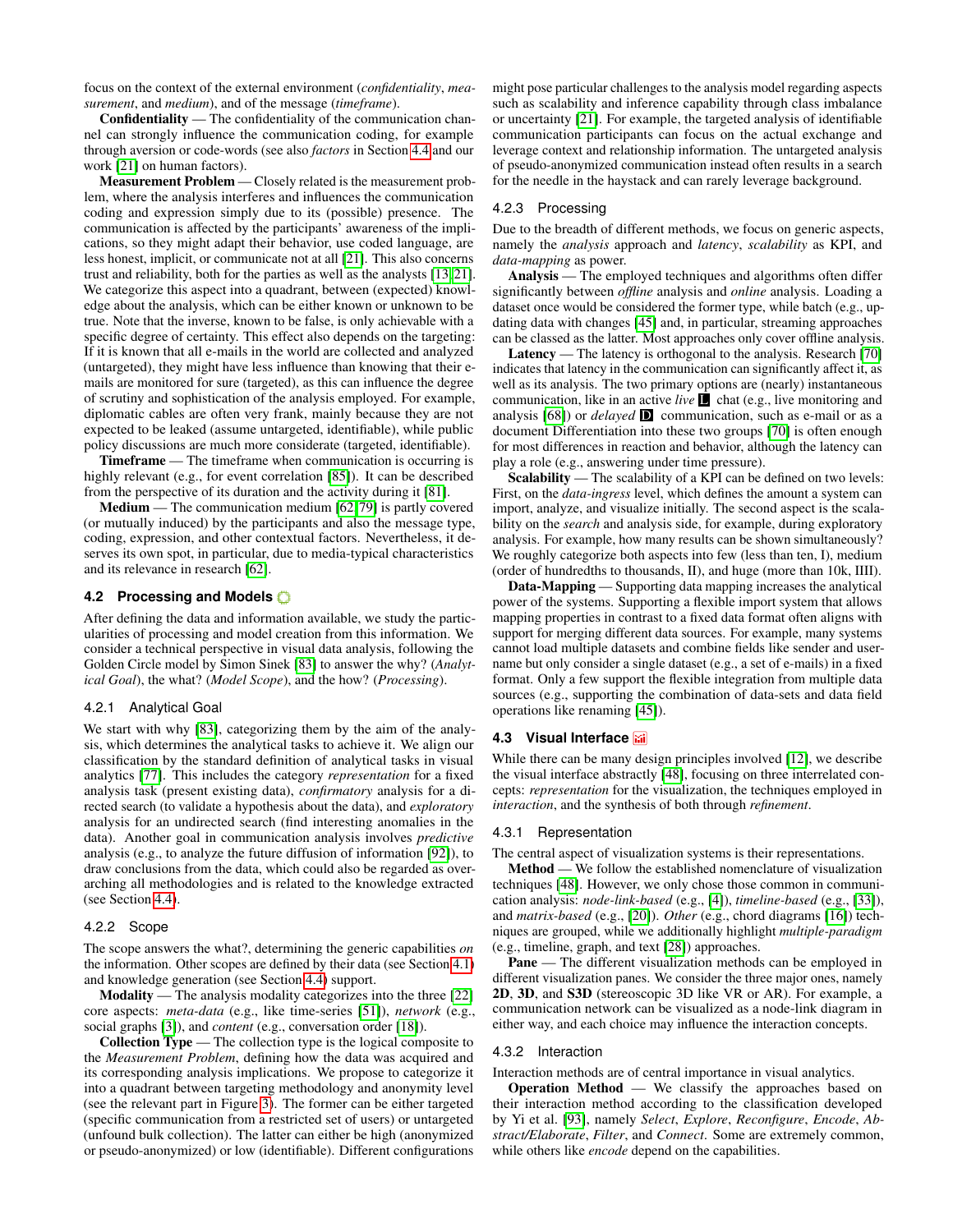<span id="page-5-0"></span>Table 2. **Communication analysis system classification** summarizing the different properties of the approaches. The classification criteria are formed on a subset based on the conceptual framework we developed in Section [4](#page-2-0) and which is shown in Figure [3.](#page-3-0) The selected approaches and most categories are also available on a dedicated website at [communication-analysis.dbvis.de](https://communication-analysis.dbvis.de) (for details, see Section [5.2\)](#page-7-0).

Generic Properties: Approach supports  $\bullet$  a specific property or not  $\circ$ , or support is only very basic or limited  $\bullet$  (e.g., show as associated entry without analysis). †: Indicates approaches which are commercial systems or widely used in the industry.

*The following encodings have special symbols:*

Group Communication: The approach supports different types of group communication analysis, as encoded in a 3x3 matrix. The rows (source) and columns (target) specify individual, group, and nested groups, respectively. For example, encodes that the approach supports only the analysis of communication between individuals and, additionally, of individual to groups. Groups as source are not supported, and nested groups not at all.

Latency: The approach supports either the live **L** analysis of communication or a delayed **D** analysis a posteriori.

Scalability: The approach supports analysis of tens (I), hundredth to thousands (II), or millions (IIII) of cases for analysis.

Evaluation: Case study or example  $\bigcirc$ , comparison with other techniques  $\leftrightarrow$ , and expert study  $\bullet$ .

Time Dimensionality: The approach supports different time dimensionalities, as encoded in a  $2x3$  matrix. The basis of the knowledge is encoded in the rows (either past or present), and the prediction columns specify if knowledge about the past, present, or future is inferred. For example,  $\Box$  encodes that the approach only uses past knowledge to learn about the past, e.g., to find a historic pattern. The encoding  $\Box$  instead indicates the approach uses past and present data to predict future developments.

Predictive Power: The approach's predictive power encodes in a 2x3 matrix the type of output (explanation or transition, as rows) in relation to the time dimensionalities past, present, and future, as columns. For example,  $\Box$  encodes an explanation about the past, while  $\Box$  can also give explanations about the future. Instead, the encoding **indicates that the approach supports both an explanation but also a transition function to explain past as well as classify present** and predict future developments.

|                    |                                                                                                                                                                                                                                                                                                                                                                                                                                                                                                                                                                                                                                           |                                                                                                       |                                                        | Data Type                                     | Coding                                                                            | Expression                                                                         | Parties                                                                                                               | Power Rel                                                                                                                                                                                              | Measur. Problem                                                                                                                          | Methodologies               |                        | Modality                                                                |                   | Analysis                                                                                                           | Latency                                                                                                                                                               | Scalability                                                                                                                                                                   | Data-Mapping                                                       | $_{\rm Pane}$              |                                            | Operation M.      |                       |                    | Manipulation      |          | Goal                                                                                    | Strategy                     |                          | Explanation          | Transition Func.              | Factors                                                                                                     | Evaluation                                                                                                                                                             | Time Dim.                                                        | Predictive Power                                                         |
|--------------------|-------------------------------------------------------------------------------------------------------------------------------------------------------------------------------------------------------------------------------------------------------------------------------------------------------------------------------------------------------------------------------------------------------------------------------------------------------------------------------------------------------------------------------------------------------------------------------------------------------------------------------------------|-------------------------------------------------------------------------------------------------------|--------------------------------------------------------|-----------------------------------------------|-----------------------------------------------------------------------------------|------------------------------------------------------------------------------------|-----------------------------------------------------------------------------------------------------------------------|--------------------------------------------------------------------------------------------------------------------------------------------------------------------------------------------------------|------------------------------------------------------------------------------------------------------------------------------------------|-----------------------------|------------------------|-------------------------------------------------------------------------|-------------------|--------------------------------------------------------------------------------------------------------------------|-----------------------------------------------------------------------------------------------------------------------------------------------------------------------|-------------------------------------------------------------------------------------------------------------------------------------------------------------------------------|--------------------------------------------------------------------|----------------------------|--------------------------------------------|-------------------|-----------------------|--------------------|-------------------|----------|-----------------------------------------------------------------------------------------|------------------------------|--------------------------|----------------------|-------------------------------|-------------------------------------------------------------------------------------------------------------|------------------------------------------------------------------------------------------------------------------------------------------------------------------------|------------------------------------------------------------------|--------------------------------------------------------------------------|
|                    | Approach                                                                                                                                                                                                                                                                                                                                                                                                                                                                                                                                                                                                                                  | Reference                                                                                             | Audio<br>Text                                          | Meta (Time-Series)<br>Meta (Network)<br>Image | Analogical<br>Digital                                                             | Explicit<br>Implicit                                                               | Matrix                                                                                                                | Support?                                                                                                                                                                                               | Representation<br>Support?                                                                                                               | Confirmatory<br>Exploratory | Predictive             | Network<br>Content                                                      | Meta-Data         | Online                                                                                                             | L/D.                                                                                                                                                                  | Analysis<br>Ingress                                                                                                                                                           | Abstracted                                                         | 2D<br>3D                   | S3D                                        | Explore<br>Select | Reconfigure<br>Encode | Abstract<br>Filter | Connect<br>Direct | Indirect | Model Tuning<br>Data Tuning                                                             | Active Learning<br>Iterative | Progressive<br>Numerical | Graphical<br>Textual | Machine Model<br>Mental Model | Confidence<br>Privacy<br>Trust                                                                              | Types                                                                                                                                                                  | Matrix                                                           | Matrix                                                                   |
| Node-link          | Pajek<br>Gephi <sup>†</sup><br>SaNDVis<br>Ghani et al<br>Elzen et al.<br><b>NEREx</b><br>i2 Analyst's NB<br>Palantir Gotham<br>DataWalk <sup>†</sup><br>Nuix D./I. <sup>1</sup>                                                                                                                                                                                                                                                                                                                                                                                                                                                           | $[4]$<br>$[3]$<br>$[71]$<br>$[32]$<br>[88]<br>$[17]$<br>$[45]$<br>[68]<br>$[15]$<br>$[66]$            | $\circ$<br>$\circ$<br>$\circ$                          | $\circ$<br>C<br>O<br>С<br>С                   | $\circ$<br>$\circ$<br>$\circ$<br>Ċ<br>O<br>O<br>O<br>$\circ$<br>O<br>$\circ$<br>● | $\bullet$<br>O<br>Ò<br>Ō<br>$\bullet$<br>О<br>O<br>e<br>О<br>C<br>O<br>●<br>O<br>O | ⊞<br>$\blacksquare$<br>$\boxplus$<br>Ħ<br>⊞<br>E.<br>H<br>$\boxplus$<br>囲<br>$\boxplus$                               | $\circlearrowright$<br>$\circlearrowright$<br>$\bigcirc$<br>$\circ$<br>$\circ$<br>$\circlearrowright$<br>$\circlearrowright$<br>$\bigcirc$<br>$\circ$<br>$\circlearrowright$                           | $\circ$<br>$\circ$<br>$\circ$<br>$\circ$<br>$\circ$<br>$\circ$<br>$\circ$<br>$\circ$<br>$\circ$<br>$\circ$                               |                             | O<br>n<br>C            | Ω<br>0                                                                  | $\bullet$<br>C    | $\circ$<br>О<br>O                                                                                                  | $\mathbf D$<br>$\mathbf D$<br>$\mathbf D$<br>$\mathbf{D}$<br>$\mathbf D$<br>$\mathbf D$<br>$\mathbf D$<br>L D<br>$\mathbf{D}$<br>L D                                  | Ш І<br>Ш<br>Ш І<br>$\rm II$<br>$_{\rm II}$<br>П<br>ШП<br>Ш<br>Ш<br>Ш<br>$\rm III\ II$                                                                                         | C<br>C<br>O<br>C                                                   | ∩                          | С<br>C<br>C<br>Ō                           |                   |                       |                    |                   |          | С<br>O<br>Ω<br>н<br>н                                                                   | ∩                            | n                        |                      | C                             | $\circ$<br>∩<br>$\circ$<br>∩                                                                                | Θ<br>$\mathbf \Theta$<br>0.2<br>$\overline{\phantom{a}}$<br>$\mathbf \Theta$<br>Q <sub>2</sub>                                                                         | ⊞<br>⊞<br>⊞<br>⊞<br>Œ<br>Œ<br>æ<br>Æ<br>⊞<br>圖                   | $\blacksquare$<br>$\blacksquare$<br>Œ<br>Œ<br>Œ<br>Œ<br>ш<br>ш<br>⊞<br>ш |
| Matrix             | Reccurence Plots<br>GestaltMatrix<br><b>MatrixWave</b><br>SmallMultiPiles<br>HyperMatrix                                                                                                                                                                                                                                                                                                                                                                                                                                                                                                                                                  | $[1]$<br>$[7]$<br>[96]<br>$[2]$<br>[20]                                                               | Ō<br>$\circ$<br>C<br>$\circ$<br>$\circ$<br>O<br>О<br>О | $\circ$<br>Ω<br>C<br>С<br>$\circ$<br>Ω        | ●<br>O<br>$\circ$<br>O<br>$\circ$<br>$\bullet$                                    | О<br>●<br>$\bullet$<br>O<br>O<br>O<br>$\bullet$<br>О                               | ⊞<br>$\blacksquare$<br>$\blacksquare$<br>$\boxplus$<br>囲                                                              | $\bigcirc$<br>$\circlearrowright$<br>$\bigcirc$<br>$\circlearrowright$<br>$\bullet$                                                                                                                    | $\circ$<br>$\circ$<br>$\circ$<br>$\circ$<br>$\circ$                                                                                      | C                           | Ċ<br>$\circ$<br>С<br>C | O<br>O<br>$\circ$<br>Ω<br>$\circ$                                       | $\circ$<br>O<br>C | $\circ$<br>$\circ$<br>$\circ$<br>$\bigcirc$<br>$\circ$                                                             | $\mathbf D$<br>$\mathbf D$<br>$\mathbf D$<br>$\mathbf D$<br>$\mathbf{D}$                                                                                              | $\,$ II $\,$ II<br>$_{\rm II}$<br>П<br>$_{\rm II}$<br>$\mathbf{I}$<br>П<br>$\mathbf{I}$                                                                                       | ∩<br>C<br>O<br>$\circ$<br>$\circ$                                  | ∩<br>Ō<br>O                | C<br>Ō<br>О<br>С<br>$\circ$                | ∩                 | C<br>C                | C<br>C             | O<br>O<br>O       | $\circ$  | $\bigcirc$<br>$\circ$<br>$\bigcirc$<br>$\circ$<br>O<br>C<br>Ω                           | $\circ$<br>$\cap$<br>C<br>С  | C<br>$\bigcirc$<br>o     | C                    |                               | $\circ$<br>$\circ$<br>$\circ$<br>$\circ$<br>Ω<br>$\circ$<br>О                                               | $\bullet$<br>0.2<br>$\overline{\phantom{a}}$<br>$\overline{\phantom{a}}$<br>$\bullet$<br>– 2                                                                           | ⊞<br>⊞<br>Œ<br>œ<br>ш                                            | Œ<br>Œ<br>⊞<br>Œ<br>æ                                                    |
| Timline            | Themail<br>TextFlow<br>CloudLines<br>DecisionFlow<br>OpinionFlow<br>Han et al.<br>Liu et al.<br>ThreadReconst.<br>T-Cal<br>netflower<br>WeSeer                                                                                                                                                                                                                                                                                                                                                                                                                                                                                            | [89]<br>$[14]$<br>$[51]$<br>[33]<br>[92]<br>[37]<br>$[57]$<br>$[18]$<br>$[27]$<br>$[85]$<br>[55]      | O<br>C<br>∩<br>C<br>C<br>O                             | O<br>∩<br>С<br>O<br>С<br>C<br>$\bullet$       | $\circ$<br>$\circ$<br>ο<br>O<br>Ċ<br>O<br>$\circ$<br>●<br>$\bullet$               | O<br>О<br>O<br>◐<br>C<br>С<br>O<br>O                                               | ⊞<br>$\blacksquare$<br>$\blacksquare$<br>$\blacksquare$<br>⊞<br>Ħ<br>田<br>Ħ<br>$\boxplus$<br>$\boxplus$<br>$\boxplus$ | $\circlearrowright$<br>$\bigcirc$<br>$\bigcirc$<br>$\circlearrowright$<br>$\circlearrowright$<br>$\circ$<br>$\circ$<br>$\circlearrowright$<br>$\bigcirc$<br>$\circlearrowright$<br>$\circlearrowright$ | $\circ$<br>$\circ$<br>$\circ$<br>$\circlearrowright$<br>$\circ$<br>$\circ$<br>$\circ$<br>$\circ$<br>$\circ$<br>c<br>$\circ$<br>$\circ$   |                             | C<br>O<br>C<br>O       | O<br>$\circ$<br>$\bullet$<br>O<br>∩<br>0<br>$\bullet$<br>О<br>$\bullet$ | $\bullet$         | $\circ$<br>$\circ$<br>$\bigcirc$<br>$\circ$<br>$\circ$<br>O<br>$\circ$<br>$\circ$<br>$\circ$<br>$\circ$<br>$\circ$ | $\mathbf{D}$<br>$\mathbf{D}$<br>$\mathbf D$<br>$\mathbf D$<br>$\mathbf D$<br>$\mathbf D$<br>$\mathbf D$<br>$\mathbf{D}$<br>$\mathbf D$<br>$\mathbf D$<br>$\mathbf{D}$ | $\rm III\,$ II<br>$\mathbf{I}$<br>$\mathbf{I}$<br>Ш<br>$\mathbf I$<br>$\rm _{II}$<br>П<br>Ш<br>$\mathbf{I}$<br>ШІ П<br>$\rm II$<br>ШІ П<br>ШІ П<br>П<br>- 1<br>$\rm III~II$   | Ω<br>C<br>$\circ$<br>C<br>C<br>C<br>С<br>C<br>C<br>C<br>$\circ$    | ∩<br>∩<br>0<br>O<br>Ω      | С<br>Ō<br>C<br>Ō<br>C<br>O<br>O<br>$\circ$ |                   | C                     |                    | O<br>∩<br>C<br>C  |          | Ω<br>C<br>$\circ$<br>C<br>O<br>$\left(\right)$<br>О<br>$\circ$<br>$\circ$<br>$\bigcirc$ | n<br>Ω<br>п<br>2<br>C        | O<br>C<br>$\circ$<br>0   | Ω                    | O<br>C<br>O                   | $\bigcirc$<br>$\circ$<br>$\circ$<br>O<br>$\circ$<br>$\circ$<br>∩<br>$\circ$<br>$\circ$<br>$\circ$<br>∩<br>Ω | 0.2<br>Θ<br>$\mathbf \Theta$<br>$\overline{\phantom{a}}$<br>0.2<br>$\bullet$<br>$\bullet$<br>0.2<br>0.2<br>$\overline{\phantom{a}}$<br>0.2                             | ⊞<br>⊞<br>⊞<br>Œ<br>ш<br>Œ<br>œ<br>Œ<br>⊞<br>⊞<br>œ              | $\blacksquare$<br>Œ<br>Œ<br>Œ<br>æ<br>Œ<br>Œ<br>Œ<br>Œ<br>Œ<br>ш         |
| Paradign<br>Multi- | MatrixExplorer<br>NodeTrix<br>Hadlak et al.<br>Overview<br>ConVis<br><b>TargetVue</b><br>MediaDiscourse<br><b>VisOHC</b><br>iForum<br>VASSL<br>CommAID                                                                                                                                                                                                                                                                                                                                                                                                                                                                                    | $[38]$<br>[39]<br>$[36]$<br>[8]<br>$[42]$<br>$[10]$<br>$[59]$<br>$[53]$<br>$[28]$<br>$[49]$<br>$[22]$ | ∩<br>C<br>∩<br>Ō<br>O                                  | C<br>c<br>C<br>∩                              | $\circ$<br>$\circ$<br>$\circ$<br>O<br>C<br>O<br>$\circ$                           | O<br>$\bullet$<br>O<br>O<br>e<br>O<br>O<br>О                                       | $\boxplus$<br>$\blacksquare$<br>$\boxplus$<br>$\boxplus$<br>囲<br>⊞<br>⊞<br>⊞<br>⊞<br>⊞<br>H                           | $\circlearrowright$<br>$\circlearrowright$<br>$\circlearrowright$<br>$\circlearrowright$<br>$\bullet$<br>$\circ$<br>$\circlearrowright$<br>$\bigcirc$<br>$\circ$<br>$\circ$<br>$\bullet$               | $\circ$<br>$\circ$<br>$\circ$<br>$\circ$<br>$\circ$<br>$\circ$<br>$\circ$<br>$\circ$<br>$\circ$<br>$\circlearrowright$<br>0<br>$\bullet$ |                             | ∩<br>C<br>O<br>С<br>O  | ∩<br>C<br>O<br>O                                                        |                   | $\circ$<br>$\circ$<br>O<br>$\circ$<br>$\circ$<br>0<br>$\circ$<br>0<br>$\circ$<br>$\circ$                           | $\mathbf D$<br>$\mathbf D$<br>$\mathbf{D}$<br>$\mathbf{D}$<br>$\mathbf{D}$<br>$\mathbf D$<br>$\mathbf D$<br>$\mathbf D$<br>$\mathbf{D}$<br>$\mathbf D$<br>$\mathbf D$ | $\rm _{II}$<br>П<br>$\rm _{II}$<br>Ш<br>П<br>$_{\rm II}$<br>Ш<br>П<br>$\mathbf{I}$<br>$\rm II$<br>- 1<br>$\rm II$<br>I<br>$\rm II$<br>Ш<br>П<br><b>I</b><br>П<br>$\mathbf{I}$ | ∩<br>$\circ$<br>C<br>C<br>С<br>O<br>Ω<br>C<br>$\circ$<br>$\bullet$ | ∩<br>∩<br>∩<br>∩<br>O<br>Ω | C<br>Ō<br>С<br>С<br>Ō<br>С<br>О<br>Ō       |                   |                       |                    |                   |          | ∩<br>O<br>∩<br>C<br>C<br>С.<br>C<br>O<br>O                                              |                              |                          |                      | C                             | $\circ$<br>∩<br>$\bigcirc$<br>$\circ$<br>$\circ$<br>$\circ$<br>$\circ$<br>$\circ$<br>C<br>O                 | $\overline{\phantom{a}}$<br>$\mathbf \Theta$<br>$\bullet$<br>0.2<br>$\overline{\phantom{a}}$<br>0.2<br>0.2<br>$\overline{\phantom{a}}$<br>Q <sub>2</sub><br>0.2<br>0.2 | 田<br>⊞<br>Œ<br>œ<br>Œ<br>Œ<br>Œ<br>œ<br>Œ<br>⊞<br>$\blacksquare$ | 田<br>Œ<br>田<br>Œ<br>$\blacksquare$<br>Œ<br>Œ<br>⊞<br>œ<br>⊞<br>н         |
|                    | Zhao et al.<br>Whisper<br>$\overset{\mathbf{L}}{\mathop{\oplus }\limits_{\mathop{\mathop{\bigcirc}\limits^{\mathop{\mathop{\bigcirc}{\mathop{\bigcirc}}}}}}\nolimits} \overset{\text{Whisper}}{\mathop{\longrightarrow }\limits_{\mathop{\mathop{\mathop{\bigcirc}{\mathop{\bigcirc}{\mathop{\bigcirc}{\mathop{\bigcirc}{\mathop{\bigcirc}{\mathop{\bigcirc}{\mathop{\bigcirc}{\mathop{\bigcirc}{\mathop{\bigcirc}{\mathop{\bigcirc}{\mathop{\bigcirc}{\mathop{\bigcirc}{\mathop{\bigcirc}{\mathop{\bigcirc}{\mathop{\bigcirc}{\mathop{\bigcirc}{\mathop{\bigcirc}{\mathop{\bigcirc}{\mathop{\bigcirc}{\mathop{\bigcirc}{\math$<br>Beagle | [95]<br>$[9]$<br>$[16]$<br>$[50]$                                                                     | O<br>C<br>Ċ                                            | Ω<br>Ω<br>С<br>C                              | C<br>$\circ$                                                                      | O                                                                                  | 囲<br>H.<br>豳<br>⊞                                                                                                     | $\circlearrowright$<br>$\circ$                                                                                                                                                                         | $\circ$<br>O<br>O<br>$\circ$                                                                                                             |                             | C<br>C                 | Ω<br>∩                                                                  | C                 | $\circ$<br>О<br>Ō                                                                                                  | $\mathbf D$<br>$\mathbf{D}$<br>$\mathbf D$<br>$\mathbf{D}$                                                                                                            | П<br>Ш<br>$\mathbf{I}$<br>ШІ П<br>ШІ П                                                                                                                                        | C<br>C<br>C<br>$\circ$                                             | C                          | С<br>С                                     |                   |                       |                    |                   |          | $\bigcirc$<br>∩                                                                         | c                            | C                        |                      |                               | O<br>O                                                                                                      | 0.2<br>0.2<br>0.2<br>$\mathbf 0$<br>$\overline{\phantom{a}}$                                                                                                           | œ<br>⊞<br>⊞<br>⊞                                                 | Œ<br>$\blacksquare$<br>⊞<br>œ                                            |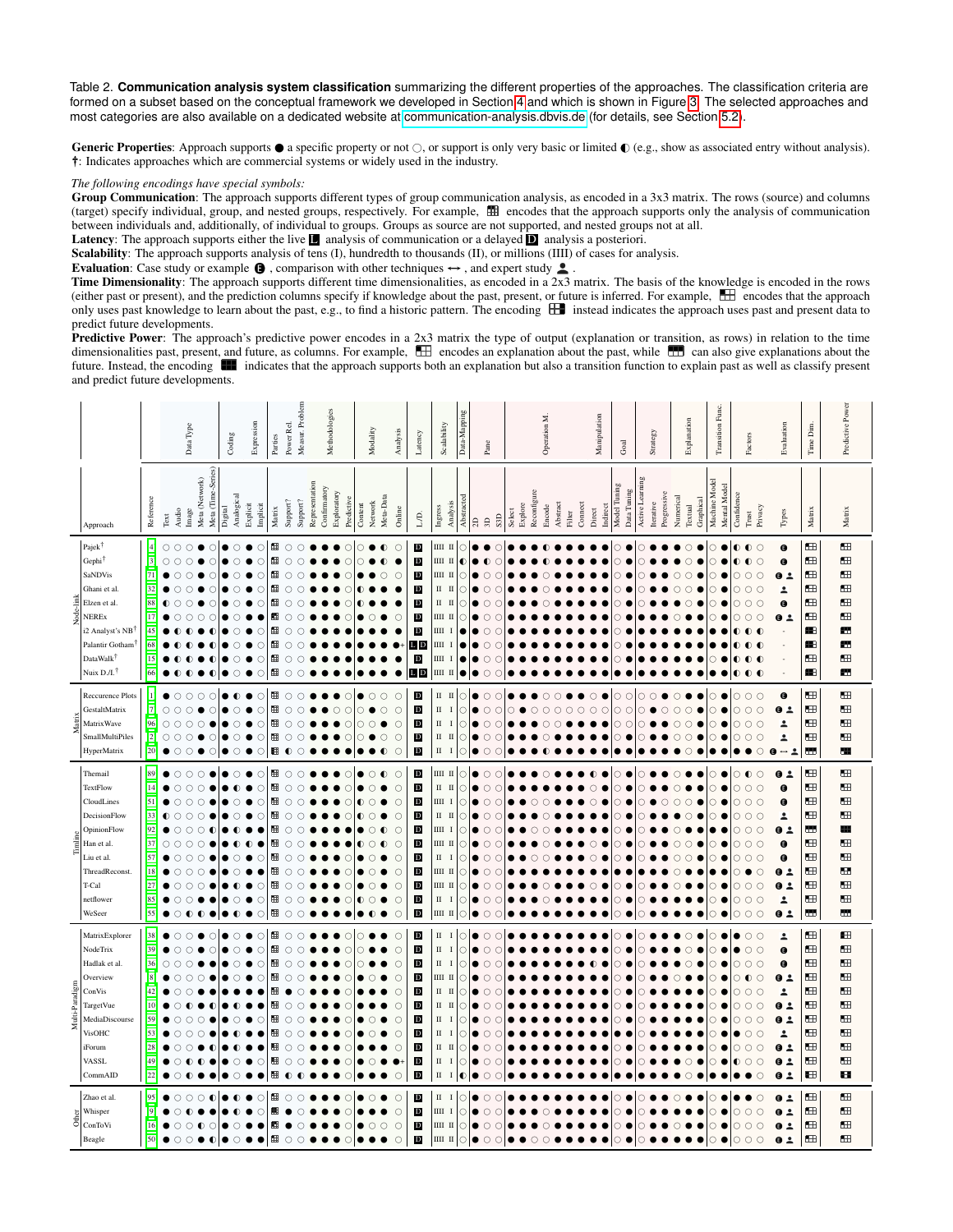Manipulation — The manipulation [\[48\]](#page-9-0) of the elements can be either *direct*, for example, when interacting with data or visual objects. Alternatively, it can be *indirect*, for example, when modifying parameters. Most approaches support both.

#### 4.3.3 Refinement

In addition to the interaction concept, other discerning factors are the particularities of the refinement, for which we differentiate [\[74\]](#page-10-27) between the *goal* and the *strategy* to achieve it.

Goal — Two primary goals can be differentiated [\[84\]](#page-10-40): is the goal to tune an underlying *model* (e.g., for predicting communication behavior [\[20\]](#page-9-26)) or the *data* (e.g., to select a fitting representation [\[57\]](#page-10-36))?

Strategy — The basic refinement strategy [\[74\]](#page-10-27) might vary greatly with the approach: does it follow an *iterative* (e.g., improving the results through continuous interactions [\[16\]](#page-9-28)) or *progressive* (e.g., incrementally discovering events [\[51\]](#page-9-17)) strategy?

# <span id="page-6-0"></span>**4.4 Knowledge Generation**

Knowledge, generated and learned, is the ultimate analysis goal. We propose three subcategories: *output* to conceptualize the direct outcome, *knowledge gain* to cover the power of the outcome, and *verification approach* to consider implications and evaluations.

# 4.4.1 Output

Based on the classification of Spinner et al. [\[84\]](#page-10-40), we propose two distinct categories for the learned knowledge type: An *explanation* can consist, for example, of numerical (e.g., graph algorithms [\[3\]](#page-8-5)), textual (e.g., presented text [\[85\]](#page-10-30)), or graphical representations (e.g., visual network representations [\[7\]](#page-8-11)). It represents knowledge but in a factual representation that is not easily transferable and can be regarded as a (final) result of the existing data and is intended for humans. In contrast to this, another type of result can be a *transition function*, which is closer to an actual model, one example being the analyst's mental model. Another type is a machine model, for example, a trained, applicable classifier (e.g., diffusion model [\[92\]](#page-10-11) or neural communication prediction model [\[20\]](#page-9-26)) that encapsulates learned knowledge.

#### 4.4.2 Knowledge Gain

As a final step in the learning process, the question arises which knowledge [\[34\]](#page-9-39) is actually gained and how powerful the process is.

Time Dimensionality — The time dimensionality describes the relationship between data and knowledge generation. A 2x3 matrix shows the possible combinations of data basis and prediction type, each with the entries past, present, and future. For example  $\equiv$  (like [\[36\]](#page-9-36)), a system can use past data and predict past data, for example for a search. Then,  $\blacksquare$  (like [\[55\]](#page-10-37)) would be an article analysis and prediction system which has been trained on past data to analyze a text, either an existing one or one on the fly in the present and future. Another example for a future prediction is a model that forecasts communication activity based on past events. Note that by causality, the future is excluded.

Predictive Power — A second important consideration describes the predictive power of the knowledge generated, which is represented as a 2x3 matrix, where the result (explanation or transition function) and the time are combined. For example  $\blacksquare$ , can a system explain (i.e., show) past events (virtually all systems)? Or is it able  $\blacksquare$  to provide factual information for future events (e.g., information cascade prediction [\[55\]](#page-10-37), internal model is inaccessible). A more powerful example  $\blacksquare$  is a controllable model which can explain and predict (e.g., opinion diffusion [\[92\]](#page-10-11)).

Domain-specific Aspects — Last but not least, depending on different analysis tasks, more specific options might be of interest. As discussed above, these are out of scope here; however, we could imagine this as future work (see Section [5\)](#page-6-1).

# 4.4.3 Verification Approach

The presentation, as well as automated analysis of knowledge, raises a plethora of ethical as well as technical questions.

Factors — Visual analytics is very well suited to address important factors like confidence, trust, and privacy and consider aspects like fairness, accountability, and privacy [\[13,](#page-8-6) [21\]](#page-9-5). For example, probability scores could be used to estimate the results' confidence stemming from automatic processes (e.g., visually indicating confidence scores [\[20\]](#page-9-26)) and visualize it to the expert. Other examples include analysis log files, integrity protection, traceability, and verify-ability, as well as a provenance history. The lack of such certainty measures might exclude systems from sensitive areas. While essential, as shown by Correll et al. [\[13\]](#page-8-6), many approaches are oblivious. For a more detailed discussion on the human factors in communication analysis, the ethical dilemmas, and design considerations for communication analysis systems, we refer to our companion work [\[21\]](#page-9-5).

Evaluation — To evaluate approaches, the author's own evaluation method can be considered. Several options are possible: Either a convincing *example*  $\bullet$  or a case study (e.g., describing a potential application [\[39\]](#page-9-16)). A second option is a *comparison*  $\leftrightarrow$  with similar, existing approaches through feature comparison (e.g., comparing the main features with related work [\[20\]](#page-9-26)). A third option would be a *qualitative* interview  $\triangle$  (e.g., interviewing eight domain experts [\[22\]](#page-9-3)) or a *quantitative* user study **.**.

## <span id="page-6-1"></span>**5 DISCUSSION AND FUTURE WORK**

This section discusses the main findings and lessons learned before reflecting on the difficulties in creating a conceptual framework for communication analysis. In particular, we discuss the potential implications and opportunities for future research while highlighting the shortcomings in the current formalization.

We have defined four main dimensions containing over fifty different properties, providing a conceptual framework for interactive communication analysis systems employing visual analytics principles.

We imagine several **applications for this framework**: Its primary goal is to provide a state-of-the-art overview of the current techniques employed, laying the foundations for a longer and more detailed survey in the field. Further, it aims at structuring the research field and providing a common language for the community while supporting comparison between approaches for practitioners and developers alike. Last but not least, it identifies gaps and research opportunities, which we discuss in the following section.

# **5.1 Survey Findings and Research Opportunities**

Visual analytics is especially suited to support semi-automatic communication analysis [\[40,](#page-9-11) [47\]](#page-9-12). The complexity, multi-modality, and ambiguity of communication make it an ideal companion to interactively combine domain knowledge from experts and computing power. Concepts like interactive learning allow refining models, while uncertainty awareness enables automatic judging of results, fostering user trust and possibly identifying bias.

Findings — To apply the framework, we have taken the 41 selected approaches (see Section [3\)](#page-1-1) and coded them according to our conceptual framework. Based on the results in Table [2,](#page-5-0) we can discover several interesting aspects. For once, for the data type, while the analysis of text data seems mostly universal across representation methods, this is not the case for the other data types. Somewhat unsurprisingly, when network data is included, the visualization is often node-linkbased or multi-paradigm, while for time-series, it is either timeline or multi-paradigm. Given the scope of the survey, the lack of audio and image is not surprising. Given that all the approaches belong to the category of visual analytics, it is also unsurprising that virtually all support representative, confirmatory and exploratory analysis as their analysis methodology, their operation methods covered most options, and their explanation is at least always graphical.

More interesting, however, are the differences and the research opportunities we can conclude from their discrepancies, which we highlight in the following for each category (see Figure [1\)](#page-0-0); those of particular relevance are highlighted with a star:  $\star$ .

# **★ I.1 Analysis of the Meaning and Analogical Code**

Only a subset of approaches analyzes the implicit meaning of the communication (e.g., [\[17,](#page-9-30)[28,](#page-9-33)[42\]](#page-9-29)). However, almost none analyze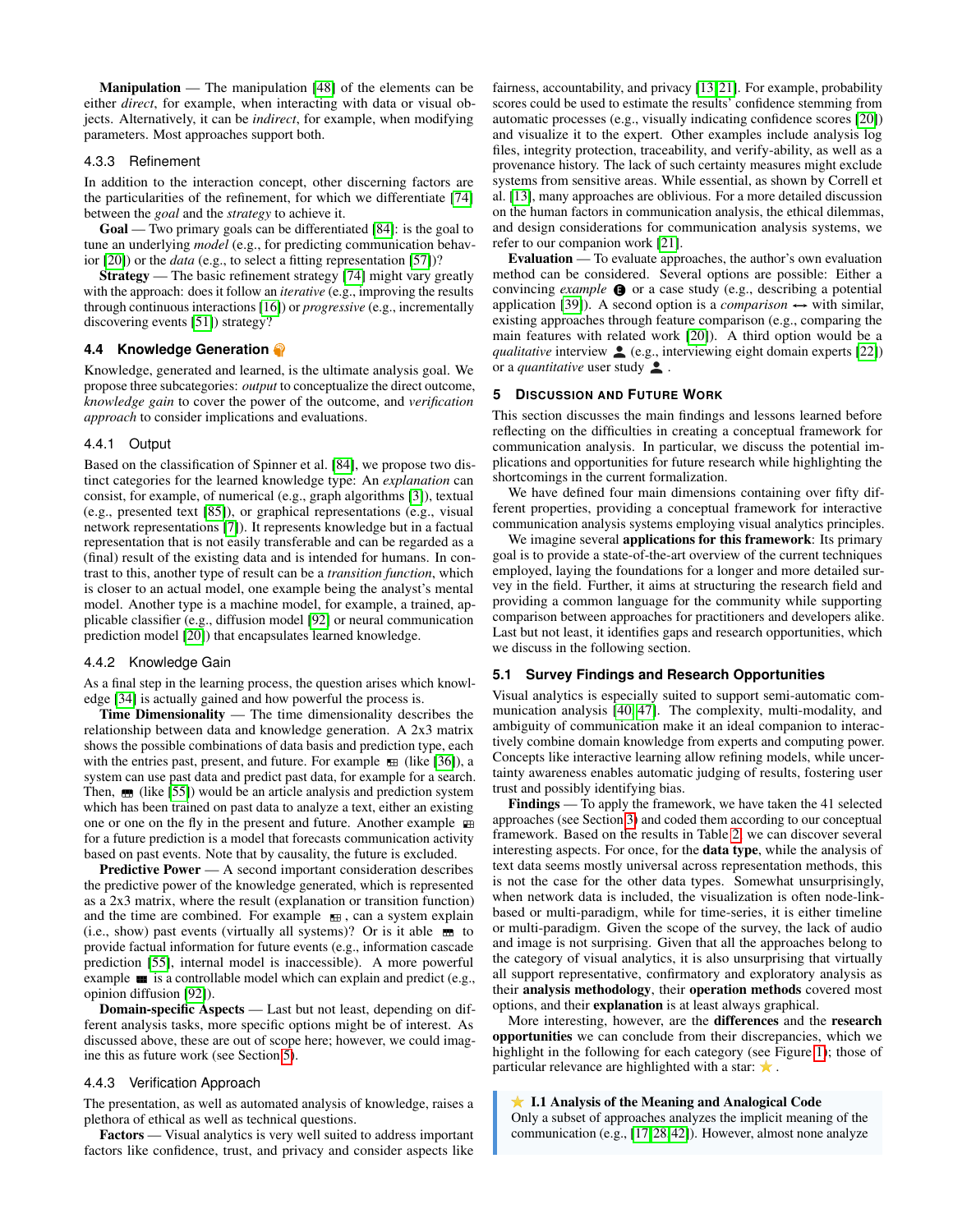# the analogical code of the communication.

*Implication:* The analogical code can contain important cues which might support the analysis of the content and provide supportive information about the relationships inside the network, which makes it especially relevant to consider [\[90\]](#page-10-4). Leveraging it can lead to a richer and more-complete analysis, while it can support resolving contradictions and ambiguities [\[18\]](#page-9-31).

#### I.2 Include Power Relations

Again, almost no approach considers the power relations between the participants, which can similarly influence the communication semantics, meaning, and modalities.

*Implication:* Power relations between participants [\[79,](#page-10-18)90] might influence content aspects like choice of words, formality, use of irony, meaning, or meta-data aspects like dynamics [\[81\]](#page-10-31), timestamps, or message count. Results can be used and considered in context with the content analysis.

#### I.3 Dynamic Analysis

While some might consider this a technical problem, the development of systems that support the dynamic analysis of communication data and batch/stream approaches also sets considerable hurdles to established analysis and visualization methods, which makes it an interesting academic research problem.

*Implication:* Exploring how new data and updated results can be integrated [\[9\]](#page-8-9), how fluctuating analysis can be stabilized, and how changed predictions [\[57\]](#page-10-36) are communicated offers more effective ways for visual communication.

# I.4 Research the Measurement Problem

The mitigation of the measurement influence is rarely explored. *Implication:* Being aware of the *measurement problem* and explore mitigations [\[76\]](#page-10-41) can strengthen user trust, while avoiding missed or erroneous results (e.g., due to codewords) [\[90\]](#page-10-4).

# II.1 Multi-Environment Inclusion

Many approaches lack support for data mapping and multiple data sources (like, e.g., [\[45\]](#page-9-14)), requiring preprocessed data. *Implication:* Automating the merging of heterogeneous data sources [\[48\]](#page-9-0) with few or no user input reduces the amount of manual preprocessing or knowledge transfer required, make leveraging multiple data sources simultaneously less complicated [\[28\]](#page-9-33), while exploring optimal interface strategies.

## **★ II.2 Analyze Group Communication**

Only a few approaches support the analysis of group communication (e.g., [\[16,](#page-9-28) [24\]](#page-9-2)), and almost none support nested groups. *Implication:* New and more detailed knowledge can be drawn how groups operate [\[24\]](#page-9-2) and information diffuses [\[54\]](#page-10-42) within, in particular because much communication actually happens inside or between groups, which can involve specific particularities [\[5\]](#page-8-2).

#### III.1 Visually Interactive Model Analysis

Virtually all approaches use the 2D pane for visualizations and many automations focus on filtering instead of model tuning. *Implication:* Leveraging visual data analysis techniques [\[40,](#page-9-11) [48,](#page-9-0) [93\]](#page-10-15) and explore unused approaches like VR for improving the analysis process [\[12,](#page-8-1) [32\]](#page-9-10), focusing on the model [\[84\]](#page-10-40) instead of only data selection may allow for the higher level conclusions, supporting the knowledge generation [\[75\]](#page-10-14).

# IV.1 Model / Transfer Function / Knowledge Gain

Few approaches contain an actual, powerful machine models [\[20,](#page-9-26) [66\]](#page-10-12) to analyze communication.

*Implication:* Using such models can potentially support the analysis [\[12,](#page-8-1) [34\]](#page-9-39), through measures as active learning [\[10,](#page-8-8) [65\]](#page-10-29), intelligent filtering [\[22\]](#page-9-3), or confidence-based predictions [\[74\]](#page-10-27). Transfer Functions allow for a more universal machine learning, applying knowledge to new problems, increasing the predictive power. This reduces manual work while increasing analytical capabilities.

# **IV.2 Confidence, Trust, and Privacy**

These factors are insufficiently considered the majority of approaches, leading to a black-box analysis. Instead, one could include confidence estimates (e.g., [\[20\]](#page-9-26)), logs, provenance (e.g., [\[22\]](#page-9-3)), data minimization, or other concepts.

*Implication:* Several applications have strong requirements for confidence and trust [\[74\]](#page-10-27), provenance [\[22,](#page-9-3) [84\]](#page-10-40), and privacy [\[21\]](#page-9-5). Exploring how these can be fulfilled [\[21\]](#page-9-5) without limiting the analysis can replace manual analysis by automated system.

## IV.3 Guidelines and Quantitative User Studies

While several approaches include case studies and (qualitative) expert interviews, almost none make actual comparisons with related approaches or conduct quantitative user studies.

*Implication:* Case studies and qualitative expert interviews are not always comparable or conducted to the same standards [\[8\]](#page-8-0). While we do not doubt the systems work well as advertised, for reproducible comparisons between approaches, quantitative studies are required and evaluations along design guidelines [\[12\]](#page-8-1), providing a more objective overview.

# **★ O.1 Holistic Approaches**

Only few approaches work towards a holistic analysis by considering multiple analysis aspects in context, covering all modalities. *Implication:* A holistic perspective [\[88\]](#page-10-2) can increase the analytical capabilities considerably [\[8,](#page-8-0) [22\]](#page-9-3), supporting cross-matches beyond analysis boundaries [\[21\]](#page-9-5), while reducing mental load and manual work required.

# **★ O.2 Context / Analysis Reference Window**

Similar to the holistic analysis, a specific focus on the communication context in reference to each other should be explored further for both inter- and intra-modality analysis.

*Implication:* Few approaches consider other modalities or external factors to explain particularities. For example, a break in a communication sequence might appear as a gap, but when combined with location information (e.g., same building) might indicate that the participants might have met for lunch and continued their conversation offline. In summary, the correct interpretation of communication is extremely context-dependent [\[10,](#page-8-8) [12\]](#page-8-1), with different applicability of analysis methods. Analyzing references and clues can improve the determination of the highly variable context [\[64\]](#page-10-7) for choosing appropriate analysis methodologies.

Implications — All the previously described opportunities offer potential improvements for a more complete analysis of communication. Fusing together multiple methods can lead to a richer and more complete analysis, potentially resolving contradictions and ambiguities. Some opportunities might primarily support existing analysis steps (e.g., I.2) as a precursor, while others provide new areas in itself (e.g., II.2, O.1). While the relevance of aspects might differ in any given analysis, our framework identifies and describes areas that users can consider and potentially leverage, depending on their analytical needs.

# <span id="page-7-0"></span>**5.2 Limitations and Future Work**

While our conceptual framework offers exciting research opportunities for more powerful communication analysis systems and the application of visual analytics concepts, the area itself is under active research with several limitations and unsolved challenges.

One problem with the described taxonomy is the basis it is designed upon (completeness). We are confident we included the essential results from classical communication research, technical considerations, and many aspects of the surveyed approaches. However, one issue is the completeness of the surveyed approaches. A significant problem in this research area is that relevant approaches are rarely labeled as belonging to communication analysis and are not easily definable by a set of keywords. We initially thought about compiling a list of domain-specific keywords to select papers by, for example, social network analysis, sentiment analysis, e-mail analysis, etc. However,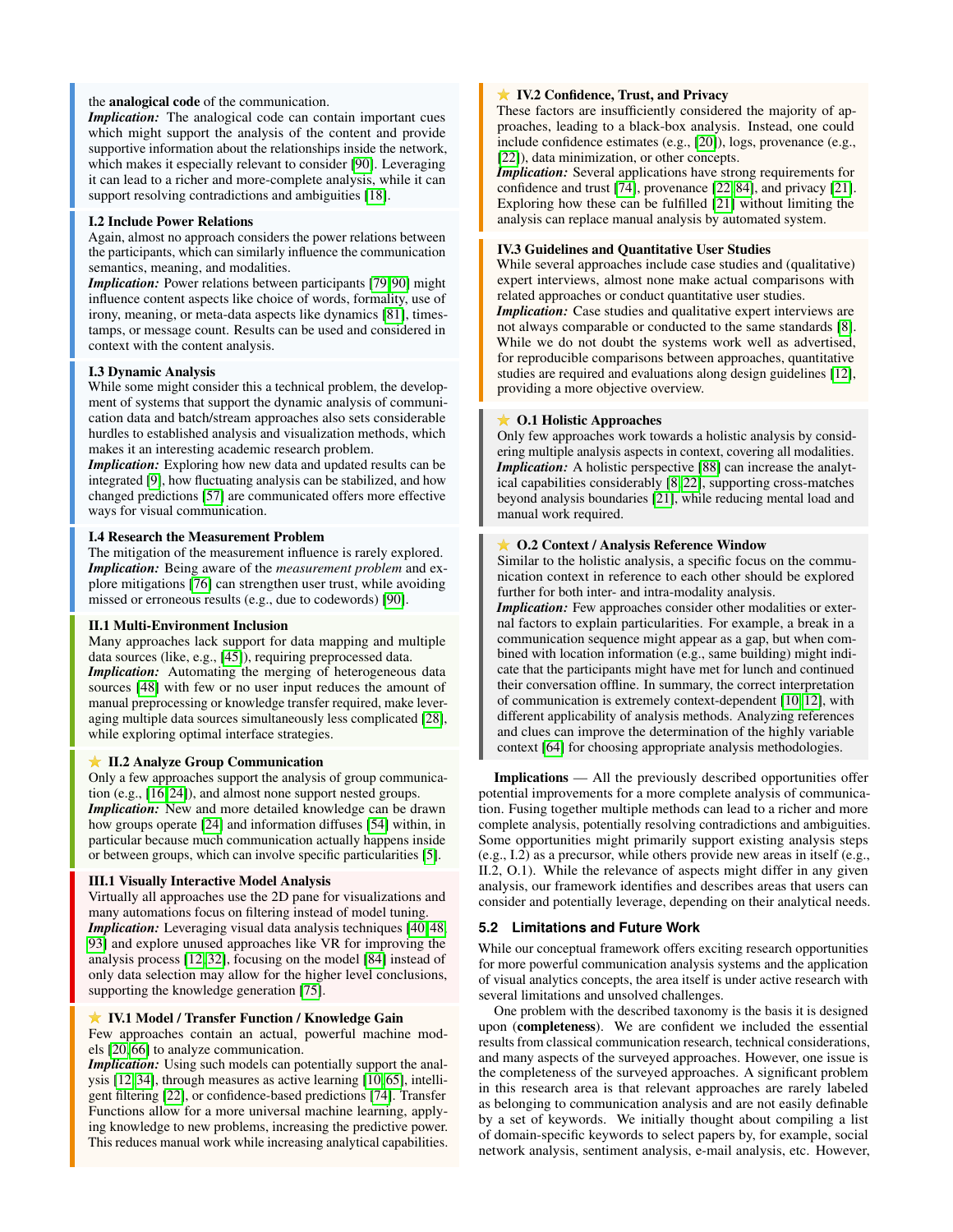we found it highly likely that such a selection would be highly biased by our knowledge of relevant topics, which is why we decided to go for a more extensive drag-net search to include previously unknown areas. However, while we took great care when defining the seed search and then selecting the approaches, it is inadvertently likely we missed individual ones, not least by restricting the target journals and conferences. Also, it could happen that a few approaches fell through our automatic or manual search pattern (see Section [3\)](#page-1-1), while still being applicable to communication analysis. Some missing approaches may contain novel aspects which might widen the framework and introduce new elements or pose problems for existing ones. However, due to the restrictions discussed in Section [3,](#page-1-1) we do not claim overall completeness. The survey forms one of three pillars for our goal of constructing the framework, and together with the other two, we are confident the majority of cases can be described within our framework. Nevertheless, to address the issue of missing approaches, we created an accompanying survey website available at [https://communication](https://communication-analysis.dbvis.de)[analysis.dbvis.de,](https://communication-analysis.dbvis.de) which lists the approaches we considered and also allows readers to submit methods missing methods.

Another possible limitation concerns the orthogonality of the framework itself. Due to the complexity and heterogeneity of the area, it contains some overlaps. As there is a need to balance the trade-off's accuracy, usability, and relevance, we think it is challenging to create a wholly consistent yet easily usable taxonomy. The choices we made for selecting the categories are often based on the literature and justified when required. However, given sparse taxonomy and non-standardized vocabulary, some groupings and namings could arguably have been chosen differently with the same validity. To advance research in this area, however, we decided to propose our framework as a first possible draft and one step towards a universally accepted framework. We, therefore, invite the research community to give feedback to stimulate the scientific discussion and extend upon the framework in further iterations, which can be enhanced further by more input from diverse research communities. As part of this process, the individual, multi-faceted aspects can be formalized in more detail.

Another aspect is the extension of the framework to non-human communication. Several aspects of the framework could similarity be applied to communication in general, for example, machine to machine. Indeed, nothing in the framework is specifically tailored to a human communicator, as all the properties could also apply to other types of communication. However, human communication is often more nuanced than machine communication, making parts of the framework less relevant, while other features (e.g., structuring, exchange content scope) might be missing so far.

#### **6 CONCLUSION**

In the last decades, communication analysis has experienced a shift away from manual analysis to computer-aided or even highly automated approaches. However, to the same extent as automation levels increased, the analysis itself has often become more specialized, moving away from an overarching exploration. This trend is in contradiction to traditional communication research, which stresses the importance of a holistic approach to capture the full meaning and context of communication. As a result, many modern digital communication analysis systems are highly adapted to a narrow range of tasks, often either in the area of content *or* in network analysis. While this might be perfectly sufficient and suitable for their intended use, such an isolated analysis can sometimes lead to a less effective exploration and lead to incomplete or biased results. Using separate approaches requires more manual work, often complicates analysis tasks, can introduce domain discontinuities, and increase the struggle domain experts face when trying to integrate their domain knowledge. Further, an isolated analysis may not be sufficient to capture the full available information and can make the automatic as well as the manual detection of cross-matches more difficult. The development of more holistic and advanced approaches for automated communication analysis systems is hindered by the lack of a clear framework and the absence of a common language that combines both technical aspects as well as results from traditional communication research.

We address this challenge by developing and formalizing a design space for digital communication analysis systems based on the existing tool landscape and communication research while making a case for how visual analytics principles can be employed for a more holistic approach. By systematically discussing and structuring the different analysis areas and aspects of the design space, we arrive at a conceptual framework to provide an overview and assess the maturity of communication analysis systems. As part of an initial survey, we have also categorized a large set of existing approaches using our framework.

By bridging the gap in the formalization of digital communication analysis systems by describing a design space for communication analysis, we aim to provide researchers with a common language, provide guidelines for building and to assess the maturity of such approaches, as well as point out gaps in the literature which offer exciting research opportunities. The results of this work are widely applicable in a variety of domains that are concerned with communication analysis like civil security, the digital humanities, or business intelligence, both from a theoretical point of view as well as for the development of more powerful communication analysis systems.

#### **ACKNOWLEDGMENTS**

The authors acknowledge the financial support by the Federal Ministry of Education and Research of Germany (BMBF) in the framework of PEGASUS under the program "Forschung für die zivile Sicherheit 2018 - 2023" and its announcement "Zivile Sicherheit - Schutz vor organisierter Kriminalität II".

#### **REFERENCES**

- <span id="page-8-10"></span>[1] D. Angus, A. Smith, and J. Wiles. Conceptual Recurrence Plots: Revealing Patterns in Human Discourse. *IEEE Transactions on Visualization and Computer Graphics*, 18(6):988–997, 2012. doi: 10.1109/TVCG.2011.100
- <span id="page-8-12"></span>[2] B. Bach, N. Henry-Riche, T. Dwyer, T. Madhyastha, J.-D. Fekete, and T. Grabowski. Small MultiPiles: Piling Time to Explore Temporal Patterns in Dynamic Networks. *Computer Graphics Forum*, 34(3):31–40, 2015. doi: 10.1111/cgf.12615
- <span id="page-8-5"></span>[3] M. Bastian, S. Heymann, and M. Jacomy. Gephi: An Open Source Software for Exploring and Manipulating Networks. In *Proc. of the Int. AAAI Conference on Weblogs and Social Media (ICWSM)*, 2009.
- <span id="page-8-4"></span>[4] V. Batagelj and A. Mrvar. Pajek - Program for Large Network Analysis. *Connections*, 21(2):47–57, 1998.
- <span id="page-8-2"></span>[5] A. Bavelas. Communication Patterns in Task-oriented Groups. *The Journal of the Acoustical Society of America*, 22(6):725–730, 1950.
- <span id="page-8-3"></span>[6] S. P. Borgatti, A. Mehra, D. J. Brass, and G. Labianca. Network Analysis in the Social Sciences. *Science*, 323(5916):892–895, 2009. doi: 10.1126/ science.1165821
- <span id="page-8-11"></span>[7] U. Brandes and B. Nick. Asymmetric Relations in Longitudinal Social Networks. *IEEE Transactions on Visualization and Computer Graphics*, 17(12):2283–2290, 2011. doi: 10.1109/TVCG.2011.169
- <span id="page-8-0"></span>[8] M. Brehmer, S. Ingram, J. Stray, and T. Munzner. Overview: The Design, Adoption, and Analysis of a Visual Document Mining Tool for Investigative Journalists. *IEEE Transactions on Visualization and Computer Graphics*, 20(12):2271–2280, 2014. doi: 10.1109/TVCG.2014.2346431
- <span id="page-8-9"></span>[9] N. Cao, Y.-R. Lin, X. Sun, D. Lazer, S. Liu, and H. Qu. Whisper: Tracing the Spatiotemporal Process of Information Diffusion in Real Time. *IEEE Transactions on Visualization and Computer Graphics*, 18(12):2649–2658, 2012. doi: 10.1109/TVCG.2012.291
- <span id="page-8-8"></span>[10] N. Cao, C. Shi, S. Lin, J. Lu, Y.-R. Lin, and C.-Y. Lin. TargetVue: Visual Analysis of Anomalous User Behaviors in Online Communication Systems. *IEEE Transactions on Visualization and Computer Graphics*, 22(1):280–289, 2016. doi: 10.1109/TVCG.2015.2467196
- <span id="page-8-7"></span>[11] S. K. Card, J. D. Mackinlay, and B. Shneiderman. *Readings in Information Visualization: Using Vision to Think*. Morgan Kaufmann Series in Interactive Technologies. Morgan Kaufmann, San Francisco, CA, 1999.
- <span id="page-8-1"></span>[12] M. Conlen, S. Stalla, C. Jin, M. Hendrie, H. Mushkin, S. Lombeyda, and S. Davidoff. Towards Design Principles for Visual Analytics in Operations Contexts. In R. Mandryk, M. Hancock, M. Perry, and A. Cox, eds., *Proc. of the 36th CHI Conference on Human Factors in Computing Systems*, pp. 1–7. ACM, 2018. doi: 10.1145/3173574.3173712
- <span id="page-8-6"></span>[13] M. Correll. Ethical Dimensions of Visualization Research. In S. Brewster, G. Fitzpatrick, A. Cox, and V. Kostakos, eds., *Proceedings of the 2019 CHI*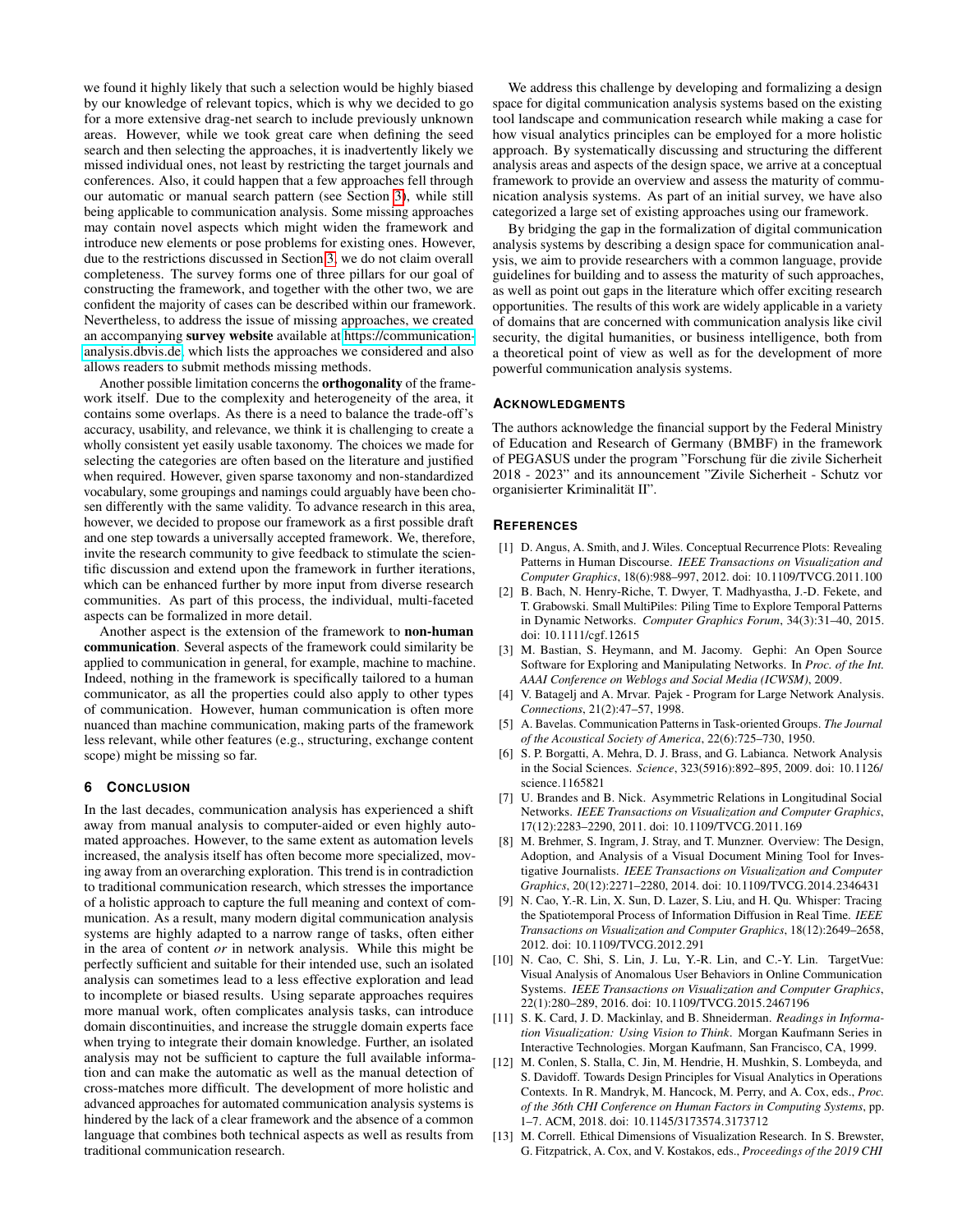*Conference on Human Factors in Computing Systems*, pp. 1–13. ACM, New York, NY, USA, 2019. doi: 10.1145/3290605.3300418

- <span id="page-9-27"></span>[14] W. Cui, S. Liu, L. Tan, C. Shi, Y. Song, Z. J. Gao, X. Tong, and H. Qu. TextFlow: Towards Better Understanding of Evolving Topics in Text. *IEEE Transactions on Visualization and Computer Graphics*, 17(12):2412–2421, 2011. doi: 10.1109/TVCG.2011.239
- <span id="page-9-9"></span>[15] DataWalk Inc. DataWalk, 2020.
- <span id="page-9-28"></span>[16] M. El-Assady, V. Gold, C. Acevedo, C. Collins, and D. A. Keim. ConToVi: Multi-Party Conversation Exploration using Topic-Space Views. *Computer Graphics Forum*, 35:431–440, 2016. doi: 10.1111/cgf.12919
- <span id="page-9-30"></span>[17] M. El-Assady, R. Sevastjanova, B. Gipp, D. A. Keim, and C. Collins. NEREx: Named-Entity Relationship Exploration in Multi-Party Conversations. *Computer Graphics Forum*, 36:213–225, 2017. doi: 10.1111/cgf. 13181
- <span id="page-9-31"></span>[18] M. El-Assady, R. Sevastjanova, D. A. Keim, and C. Collins. ThreadReconstructor: Modeling Reply-Chains to Untangle Conversational Text through Visual Analytics. *Computer Graphics Forum*, 37(3):351–365, 2018. doi: 10.1111/cgf.13425
- <span id="page-9-4"></span>[19] W. Fan and M. D. Gordon. The power of social media analytics. *Communications of the ACM*, 57(6):74–81, 2014. doi: 10.1145/2602574
- <span id="page-9-26"></span>[20] M. T. Fischer, D. Arya, D. Streeb, D. Seebacher, D. A. Keim, and M. Worring. Visual Analytics for Temporal Hypergraph Model Exploration. *IEEE Transactions on Visualization and Computer Graphics*, 27(2):550–560, 2020. doi: 10.1109/TVCG.2020.3030408
- <span id="page-9-5"></span>[21] M. T. Fischer, S. D. Hirsbrunner, W. Jentner, M. Miller, D. A. Keim, and P. Helm. Promoting Ethical Awareness in Communication Analysis: Investigating Potentials and Limits of Visual Analytics for Intelligence Applications, 2022. doi: 10.48550/arXiv.2203.09859
- <span id="page-9-3"></span>[22] M. T. Fischer, D. Seebacher, R. Sevastjanova, D. A. Keim, and M. El-Assady. CommAID: Visual Analytics for Communication Analysis through Interactive Dynamics Modeling. *Computer Graphics Forum*, 40(3):25–36, 2021. doi: 10.1111/cgf.14286
- <span id="page-9-6"></span>[23] S. Flensburg and S. S. Lai. Mapping Digital Communication Systems: Infrastructures, Markets, and Policies as Regulatory Forces. *Media, Culture & Society*, 42(5):692–710, 2020. doi: 10.1177/0163443719876533
- <span id="page-9-2"></span>[24] P. W. Foltz and M. J. Martin. Automated Communication Analysis of Teams. *Team Effectiveness in Complex Organizations*, 2008.
- <span id="page-9-23"></span>[25] A. Forghani, C. Neustaedter, and T. Schiphorst. Investigating the communication patterns of distance-separated grandparents and grandchildren. In W. E. Mackay, S. Brewster, and S. Bødker, eds., *CHI '13 Extended Abstracts on Human Factors in Computing Systems*, p. 67. ACM, 2013. doi: 10.1145/2468356.2468370
- <span id="page-9-20"></span>[26] S. Fu, Y. Wang, Y. Yang, O. Bi, F. Guo, and H. Qu. VisForum: A Visual Analysis System for Exploring User Groups in Online Forums. *ACM Transactions on Interactive Intelligent Systems*, 8(1):1–21, 2018. doi: 10. 1145/3162075
- <span id="page-9-35"></span>[27] S. Fu, J. Zhao, H. F. Cheng, H. Zhu, and J. Marlow. T-Cal: Understanding Team Conversation Data with Calendar-based Visualization. In R. Mandryk, M. Hancock, M. Perry, and A. Cox, eds., *Proc. of the 36th CHI Conference on Human Factors in Computing Systems*, pp. 1–13. ACM, 2018. doi: 10.1145/3173574.3174074
- <span id="page-9-33"></span>[28] S. Fu, J. Zhao, W. Cui, and H. Qu. Visual Analysis of MOOC Forums with iForum. *IEEE Transactions on Visualization and Computer Graphics*, 23(1):201–210, 2017. doi: 10.1109/TVCG.2016.2598444
- <span id="page-9-18"></span>[29] X. Fu, S.-H. Hong, N. S. Nikolov, X. Shen, Y. Wu, and K. Xu. Visualization and Analysis of Email Networks. In *Proceedings of the 6th International Asia-Pacific Symposium on Visualization*, PacificVis, pp. 1–8. IEEE, 2007. doi: 10.1109/APVIS.2007.329302
- <span id="page-9-24"></span>[30] G. Gao and S. R. Fussell. A Kaleidoscope of Languages. In G. Mark, S. Fussell, C. Lampe, m. schraefel, J. P. Hourcade, C. Appert, and D. Wigdor, eds., *Proceedings of the 35th CHI Conference on Human Factors in Computing Systems*, pp. 760–772. ACM, New York, NY, USA, 05022017. doi: 10.1145/3025453.3025839
- <span id="page-9-13"></span>[31] G. Gerbner. Analysis of Communication Content. 1969.
- <span id="page-9-10"></span>[32] S. Ghani, B. C. Kwon, S. Lee, J. S. Yi, and N. Elmqvist. Visual Analytics for Multimodal Social Network Analysis: A Design Study with Social Scientists. *IEEE Transactions on Visualization and Computer Graphics*, 19(12):2032–2041, 2013. doi: 10.1109/TVCG.2013.223
- <span id="page-9-32"></span>[33] D. Gotz and H. Stavropoulos. DecisionFlow: Visual Analytics for High-Dimensional Temporal Event Sequence Data. *IEEE Transactions on Visualization and Computer Graphics*, 20(12):1783–1792, 2014. doi: 10. 1109/TVCG.2014.2346682
- <span id="page-9-39"></span>[34] T. M. Green, W. Ribarsky, and B. Fisher. Visual analytics for complex

concepts using a human cognition model. In *2008 IEEE Symposium on Visual Analytics Science and Technology*, pp. 91–98. IEEE, 2008. doi: 10. 1109/VAST.2008.4677361

- <span id="page-9-7"></span>[35] R. Hadjidj, M. Debbabi, H. Lounis, F. Iqbal, A. Szporer, and D. Benredjem. Towards an Integrated E-mail Forensic Analysis Framework. *Digital Investigation*, 5(3-4):124–137, 2009. doi: 10.1016/j.diin.2009.01.004
- <span id="page-9-36"></span>[36] S. Hadlak, H. Schumann, C. H. Cap, and T. Wollenberg. Supporting the Visual Analysis of Dynamic Networks by Clustering Associated Temporal Attributes. *IEEE Transactions on Visualization and Computer Graphics*, 19(12):2267–2276, 2013. doi: 10.1109/TVCG.2013.198
- <span id="page-9-34"></span>[37] Y. Han, A. Rozga, N. Dimitrova, G. D. Abowd, and J. Stasko. Visual Analysis of Proximal Temporal Relationships of Social and Communicative Behaviors. *Computer Graphics Forum*, 34(3):51–60, 2015. doi: 10. 1111/cgf.12617
- <span id="page-9-15"></span>[38] N. Henry and J.-D. Fekete. MatrixExplorer: A Dual-Representation System to Explore Social Networks. *IEEE Trans. on Visualization and Computer Graphics*, 12(5):677–684, 2006. doi: 10.1109/TVCG.2006.160
- <span id="page-9-16"></span>[39] N. Henry, J.-D. Fekete, and M. J. McGuffin. NodeTrix: A Hybrid Visualization of Social Networks. *IEEE Trans. on Visualization and Computer Graphics*, 13(6):1302–1309, 2007. doi: 10.1109/TVCG.2007.70582
- <span id="page-9-11"></span>[40] S. C. Herring. New Frontiers in Interactive Multimodal Communication. *The Routledge Handbook of Language and Digital Communication*, pp. 398–402, 2015.
- <span id="page-9-1"></span>[41] S. C. Herring. The Coevolution of Computer-Mediated Communication and Computer-Mediated Discourse Analysis. In P. Bou-Franch and P. Garcés-Conejos Blitvich, eds., *Analyzing Digital Discourse*, pp. 25–67. Springer, 2019. doi: 10.1007/978-3-319-92663-6-2
- <span id="page-9-29"></span>[42] E. Hoque and G. Carenini. ConVis: A Visual Text Analytic System for Exploring Blog Conversations. *Computer Graphics Forum*, 33(3):221– 230, 2014. doi: 10.1111/cgf.12378
- <span id="page-9-21"></span>[43] E. Hoque and G. Carenini. ConVisIT: Interactive Topic Modeling for Exploring Asynchronous Online Conversations. In O. Brdiczka, P. Chau, G. Carenini, S. Pan, and P. O. Kristensson, eds., *Proceedings of the 20th ACM International Conference on Intelligent User Interfaces*, IUI, pp. 169–180. ACM, New York, USA, 2015. doi: 10.1145/2678025.2701370
- <span id="page-9-22"></span>[44] E. Hoque and G. Carenini. MultiConVis: Visual Text Analytics System for Exploring a Collection of Online Conversations. In J. Nichols, J. Mahmud, J. O'Donovan, C. Conati, and M. Zancanaro, eds., *IUI'16*, pp. 96–107. ACM, New York, USA, 2016. doi: 10.1145/2856767.2856782
- <span id="page-9-14"></span>[45] IBM. i2 Analyst's Notebook, 2020.
- <span id="page-9-25"></span>[46] D. Jagdish, A. Attarwala, and U. Fischer. Behavior assessment and visualization tool. In E. Mynatt, D. Schoner, G. Fitzpatrick, S. Hudson, K. Edwards, and T. Rodden, eds., *CHI '10 Extended Abstracts on Human Factors in Computing Systems*, pp. 3871–3876. ACM, New York, NY, USA, 04092010. doi: 10.1145/1753846.1754071
- <span id="page-9-12"></span>C. Jensen, S. D. Farnham, S. M. Drucker, and P. Kollock. The Effect of Communication Modality on Cooperation in Online Environments. In T. Turner and G. Szwillus, eds., *Proceedings of the SIGCHI conference on Human factors in computing systems - CHI '00*, pp. 470–477. ACM Press, New York, New York, USA, 2000. doi: 10.1145/332040.332478
- <span id="page-9-0"></span>[48] D. A. Keim, G. Andrienko, J.-D. Fekete, C. Görg, J. Kohlhammer, and G. Melançon. Visual Analytics: Definition, Process, and Challenges. In A. Kerren, ed., *Information Visualization*, pp. 154–175. Springer, 2008. doi: 10.1007/978-3-540-70956-5-7
- <span id="page-9-38"></span>[49] M. Khayat, M. Karimzadeh, J. Zhao, and D. S. Ebert. VASSL: A Visual Analytics Toolkit for Social Spambot Labeling. *IEEE Transactions on Visualization and Computer Graphics*, 26(1):874–883, 2020. doi: 10. 1109/TVCG.2019.2934266
- <span id="page-9-8"></span>[50] J. Koven, C. Felix, H. Siadati, M. Jakobsson, and E. Bertini. Lessons Learned Developing a Visual Analytics Solution for Investigative Analysis of Scamming Activities. *IEEE Trans. on Visualization and Computer Graphics*, 25(1):225–234, 2019. doi: 10.1109/TVCG.2018.2865023
- <span id="page-9-17"></span>[51] M. Krstajić, E. Bertini, and D. A. Keim. CloudLines: Compact display of Event Episodes in Multiple Time-series. *IEEE Transactions on Visualization and Computer Graphics*, 17(12):2432–2439, 2011. doi: 10. 1109/TVCG.2011.179
- <span id="page-9-19"></span>[52] K. Kucher and A. Kerren. Text Visualization Techniques: Taxonomy, Visual Survey, and Community Insights. In S. Liu, G. Scheuermann, S. Takahashi, and I. P. V. Symposium, eds., *2015 IEEE Pacific Visualization Symposium (PacificVis)*, pp. 117–121. IEEE, Piscataway, NJ, 2015. doi: 10.1109/PACIFICVIS.2015.7156366
- <span id="page-9-37"></span>[53] B. C. Kwon, S.-H. Kim, S. Lee, J. Choo, J. Huh, and J. S. Yi. VisOHC: Designing Visual Analytics for Online Health Communities. *IEEE Trans-*